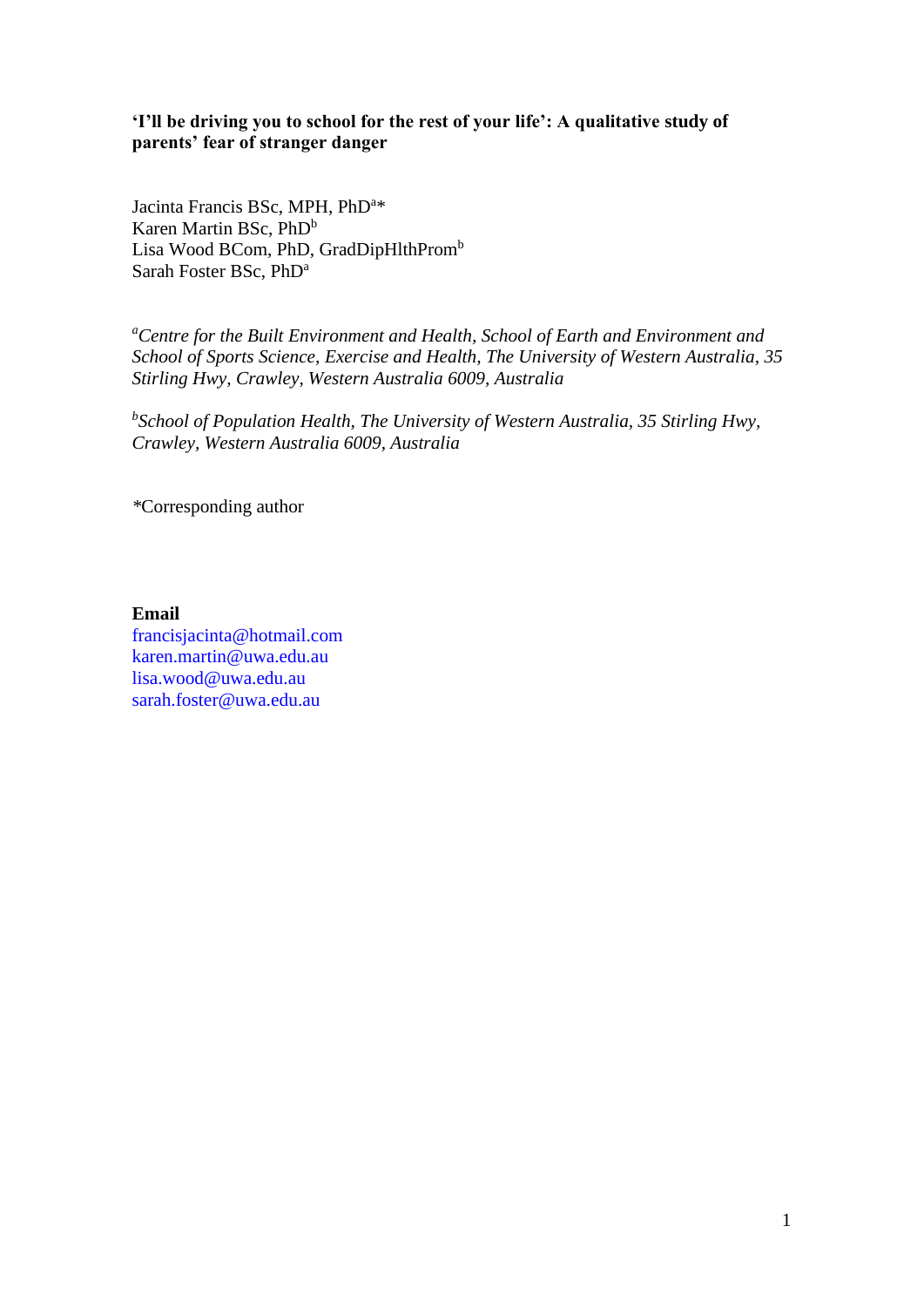### **1. Introduction**

Parents' concern for their children's safety is a recurring theme in studies exploring the determinants of children being allowed to walk or ride to destinations [\(Faulkner, Richichi, Buliung, Fusco, & Moola, 2010\)](#page-26-0), engage in active free play [\(Veitch, Bagley, Ball, & Salmon, 2006\)](#page-30-0), and roam independently in their neighbourhood [\(Foster, Villanueva, Wood, Christian, & Giles-Corti, 2014;](#page-27-0) [O'Connor &](#page-29-0)  [Brown, 2013\)](#page-29-0). While the term 'safety' captures concepts such as road safety, personal injury, bullying, and harm from strangers [\(Carver, Timperio, & Crawford, 2008\)](#page-26-1), parents have been shown to be more fearful of strangers harming their children (i.e., stranger danger) than any other sources of harm [\(Blakely, 1994;](#page-26-2) [Valentine, 1997\)](#page-30-1). Furthermore, parents continue to fear strangers despite knowing the probability of a stranger abducting or abusing their child is low [\(Little, 2013;](#page-28-0) [Lorenc et al., 2012\)](#page-28-1). Indeed, children are less likely to be harmed by strangers than by family or acquaintances [\(Finkelhor & Ormrod, 2000\)](#page-27-1).

Parents' efforts to protect their children may have a number of unintended consequences for child development and wellbeing. Adult accompaniment of children has increased in recent years in parallel with declining levels of children's outdoor play and independent activity [\(Fyhri, Hjorthol, Mackett, Fotel, & Kyttä, 2011;](#page-27-2) [O'Connor &](#page-29-0)  [Brown, 2013\)](#page-29-0). Restricting children's independent activity can limit children's development in terms of physical activity [\(Page, Cooper, Griew, & Jago, 2010\)](#page-29-1), cognition [\(Kyttä, 2004\)](#page-28-2), friendship formation [\(Prezza, 2001\)](#page-29-2), and self-esteem and autonomy [\(Joshi, MacClean, & Carter, 1999\)](#page-28-3). Furthermore, parents' insistence on driving children to activities may compromise neighbourhood safety by contributing to traffic congestion and reducing natural surveillance from passing pedestrians [\(Little,](#page-28-0)  [2013\)](#page-28-0). Natural surveillance is 'the ability of everyday users to be able to see into and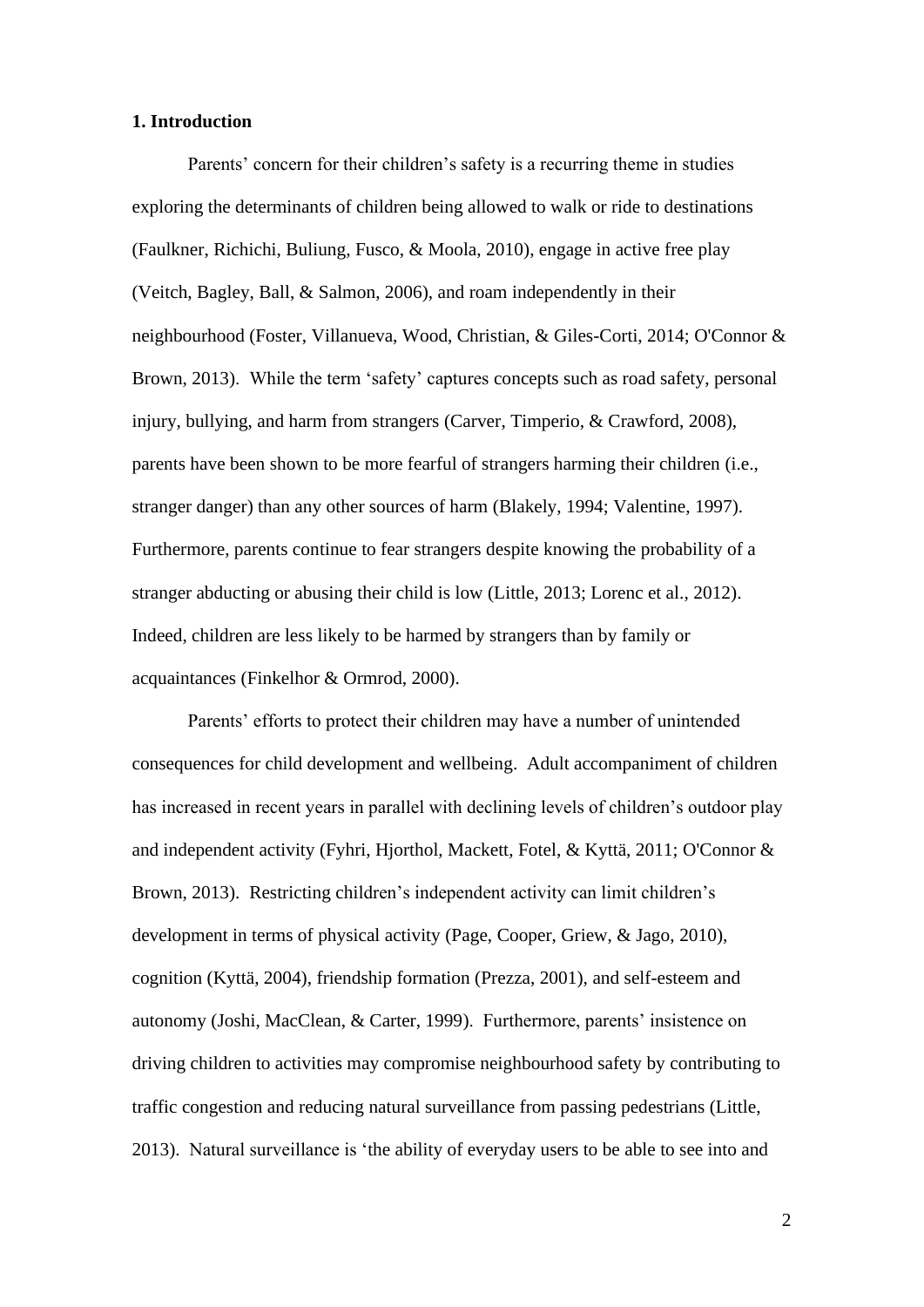across space by virtue of physical design and site layout' (p. 22) [\(Schneider & Kitchen,](#page-30-2)  [2007\)](#page-30-2).

Given the apparent mismatch between parents' *fear* of stranger danger (an emotional response to potential victimisation) and the perceived *risk* of stranger danger (a cognitive response to potential victimisation), as well as the potential impact of parents' fear of stranger danger on their child's wellbeing and development, understanding the modifiable factors that influence fear is warranted. Specifically, is it possible to design neighbourhoods that mitigate parents' concerns?

While adults' fear for themselves can be reduced by improving neighbourhood aesthetics, maintenance and social cohesion [\(Foster, Wood, Christian, Knuiman, &](#page-27-3)  [Giles-Corti, 2013\)](#page-27-3), it is unclear whether these features alleviate parents' fear for their children's safety. Recently, however, Cote-Lussier and colleagues (2015) found that parents' perceived lack of safety in Canada was strongly associated with indicators of disorder and a lack of community involvement (e.g., graffiti, poorly maintained buildings, and low perceived collective efficacy and trust) [\(Cote-Lussier, Jackson,](#page-26-3)  [Kestens, Henderson, & Barnett, 2015\)](#page-26-3). Similarly, using a sample of 1,210 parents in Western Australia, Foster et al (2015) found that parents' fear of strangers was negatively associated with neighbourhoods containing local retail and service destinations, better street connectivity, more low traffic roads and parks/nature reserves [\(Foster et al., 2015\)](#page-27-4).

Socio-economic status may also alter the extent to which neighbourhood features influence parents' fear for their children's safety. Compared to Australian parents living in high SES areas, parents living in low SES areas have been found to be more fearful of strangers and report perceived higher levels of risk [\(Foster et al., 2015\)](#page-27-4). This same study found that the presence of proximate retail and service destinations was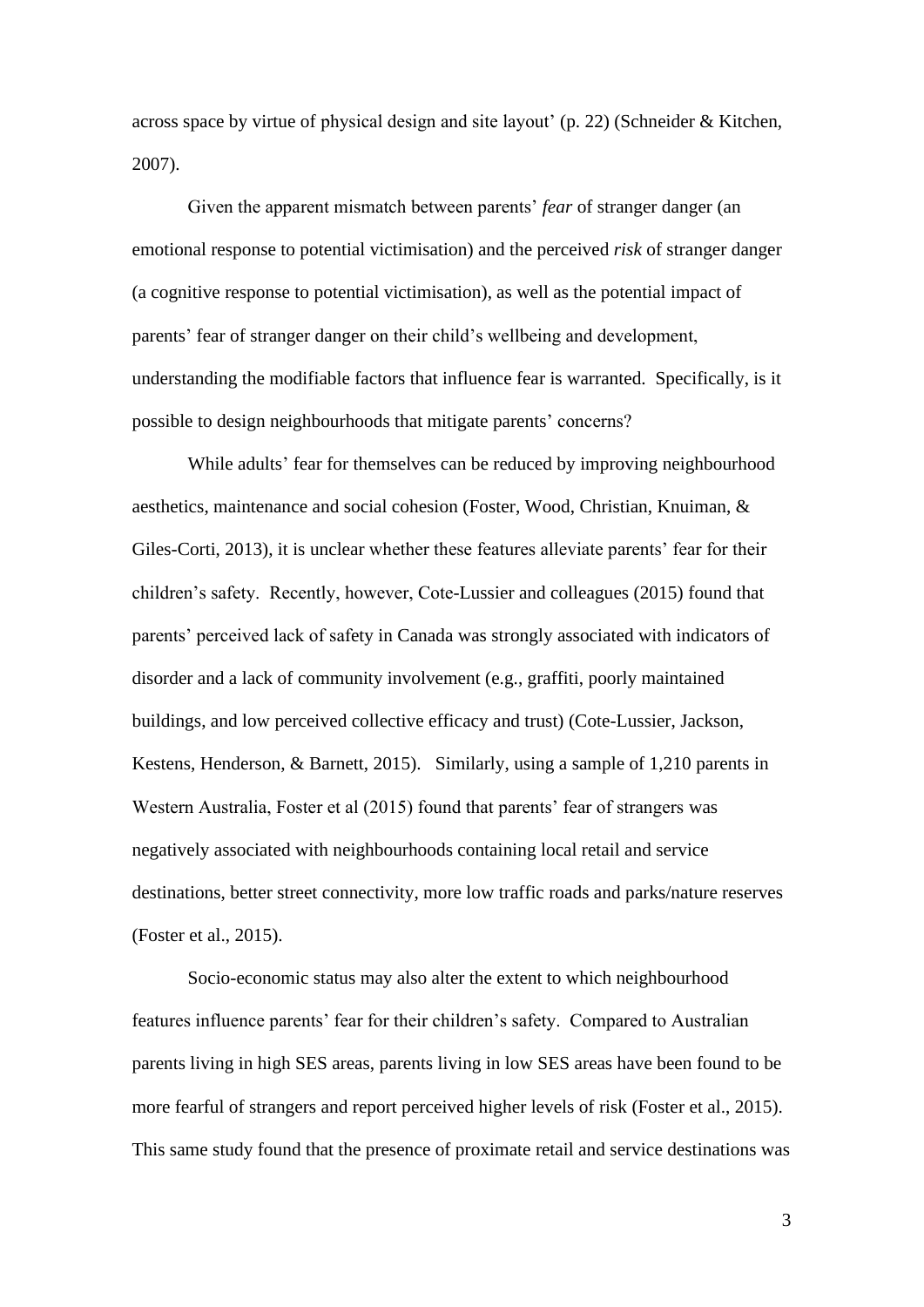negatively associated with parents' fear of stranger danger in high but not low SES areas, and the proportion of land allocated to parks and nature reserves negatively influenced parents' fear in low SES areas only. By contrast, the perception of more pedestrians in a pleasing, friendly setting was consistently associated with less fear across all SES levels, as was the indirect association between parents' fear and more vehicle traffic and awareness of media reports about strangers [\(Foster et al., 2015\)](#page-27-4). More generally, Kimbro and Schachter (2011) found that maternal fear was higher in more deprived neighbourhoods, while Cote-Lussier et al (2015) found that parents and children with lower household income levels perceived less neighbourhood safety. Thus, child development may be particularly compromised in low SES areas if parents choose to constrain their children's independence and mobility in response to higher perceptions of risk and subsequent fear.

To date, most of the research regarding parents' fear of stranger danger has been quantitative in nature, despite qualitative studies being particularly suited to new and nuanced areas of research [\(Punch, 2000\)](#page-29-3). Nonetheless, qualitative studies have explored parents' concerns for their children's safety in the context of active travel and free play [\(Faulkner et al., 2010;](#page-26-0) [Jago et al., 2009;](#page-28-4) [O'Connor & Brown, 2013;](#page-29-0) [Veitch et](#page-30-0)  [al., 2006\)](#page-30-0). O'Connor and Brown (2013) explored the construction of parents' fear relating to independent active school travel in a middle class white suburb in Australia. Individual and focus group interviews were conducted with 24 mothers of primary school students. The authors identified a number of factors influencing parents' fear (or lack thereof), including aesthetically pleasing environments, recognisable strangers, media and personality. Veitch et al (2006) also explored parents' perceptions of factors influencing children's active free play in their investigation of where children play and why. Face-to-face interviews were conducted with 78 parents (92% female) of both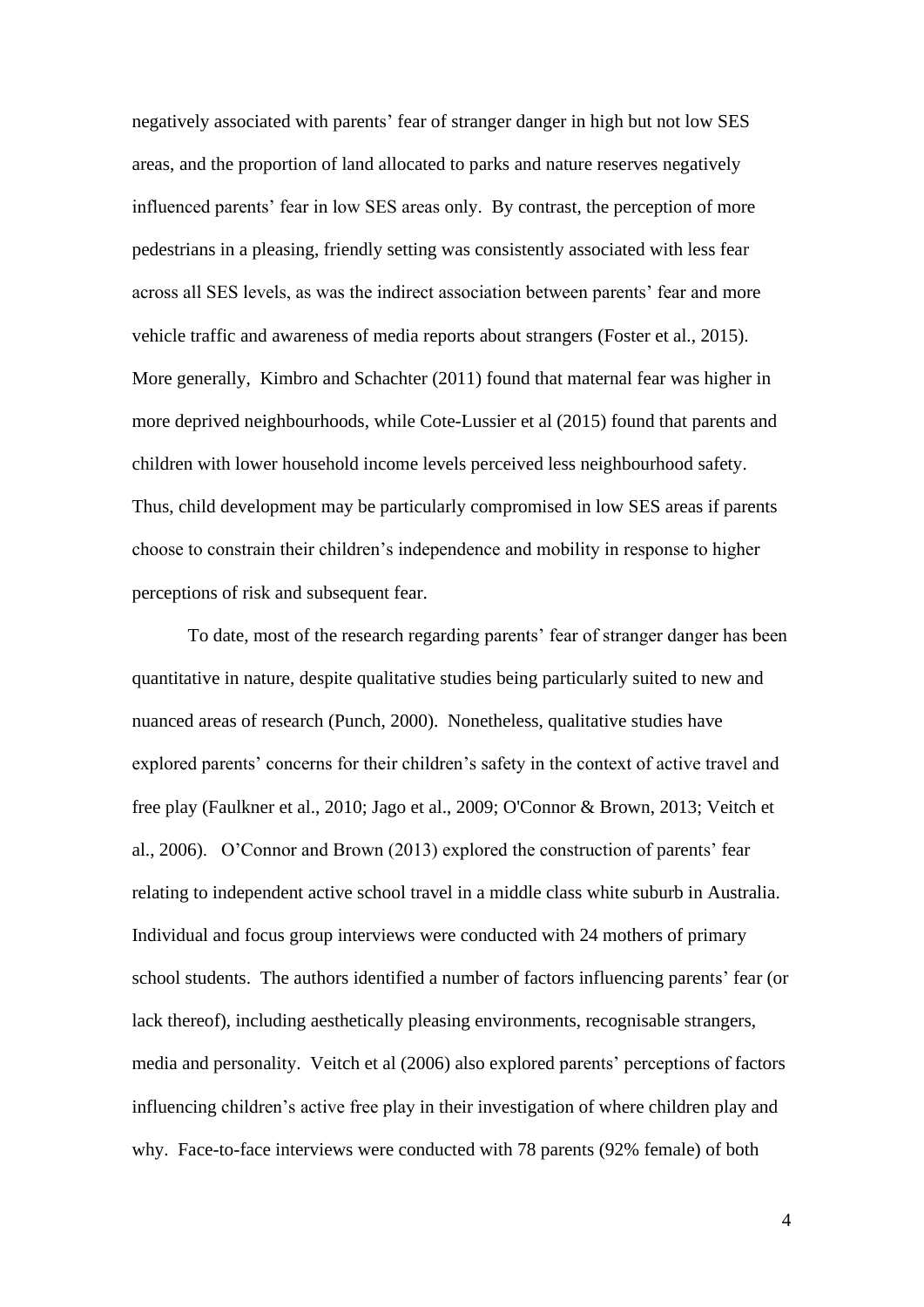males and females (47% male; mean age 8.3 years) from five primary schools. Safety emerged as a key theme, with the presence of teenagers in public space acting as a safety-related deterrent to their child's park use, and streets such as cul-de-sacs considered safe places for play.

Veitch et al (2006) adopted a social ecological model when investigating parents' perceptions of the individual, social and physical environmental influences on children's active free play. Similarly, O'Connor and Brown's (2013) study was guided by a framework that considered person, social and environmental factors that impacted fear. Social-ecological frameworks are commonly used in public health research to identify determinants of health outcomes. By recognising the interdependence between individuals and their social, physical and policy environments, social-ecological frameworks acknowledge that health behaviours can be influenced by factors beyond an individual's control [\(Sallis et al., 2006;](#page-29-4) [Stokols, 1996\)](#page-30-3).

Guided by a social-ecological framework, this study expands both O'Connor and Brown's (2013) and Veitch et al's (2006) qualitative work into active travel and free play by focusing on perceived neighbourhood safety. More specifically, this paper investigates the impact of neighbourhood settings on parents' fear of strangers harming their children (hereafter referred to as 'parents' fear of stranger danger'). The study aims to gain insights into i) perceived risk of, and parents' fear of, stranger danger; ii) physical environmental and social environmental factors that aggravate or alleviate parents' fear of stranger danger, including differences by socio-economic status; and iii) strategies that might help manage parents' fear of stranger danger.

#### **2. Methods**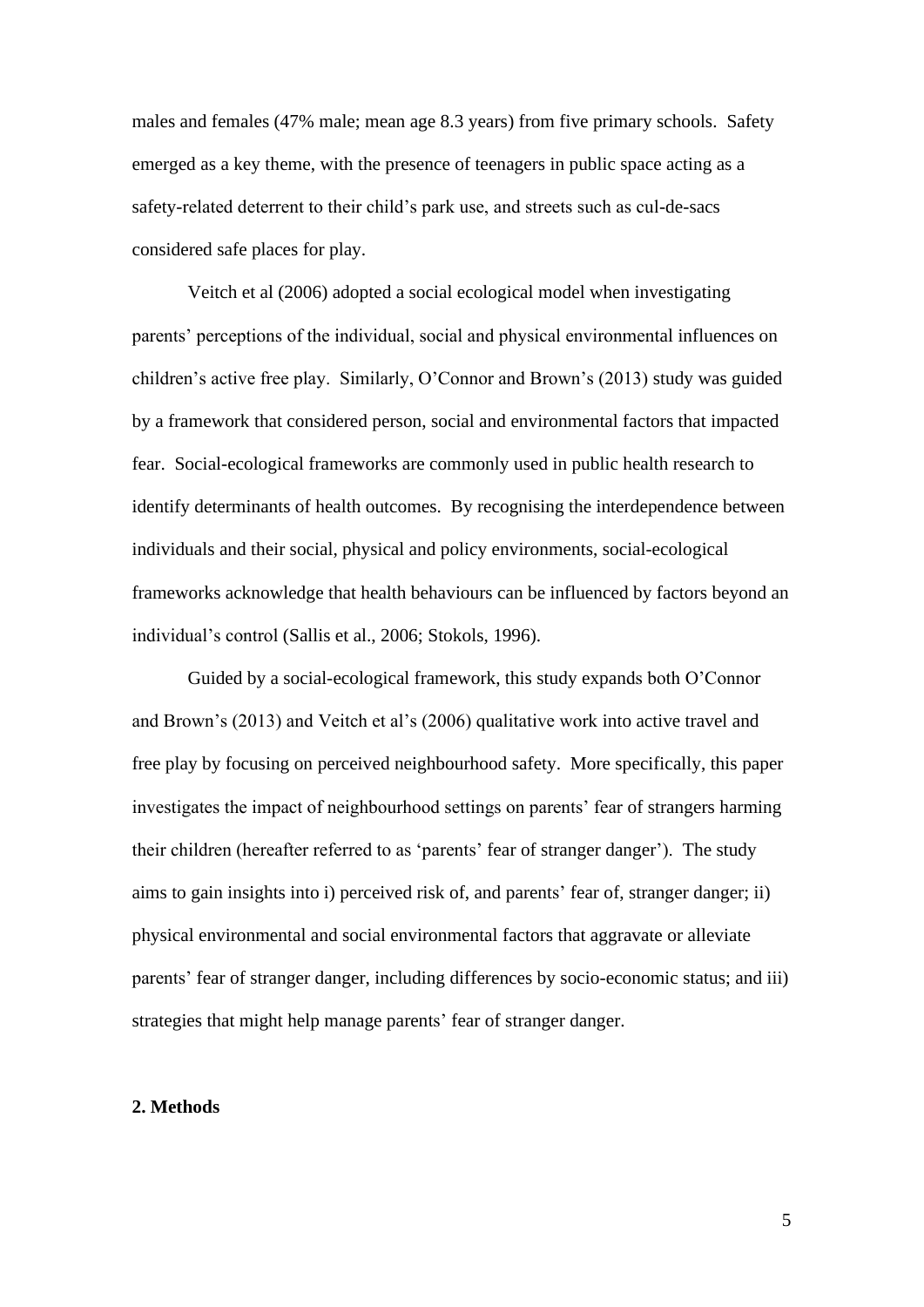A qualitative approach was chosen for this study, with focus groups providing detailed data by encouraging discussion and reflection amongst group members, and allowing researchers to probe cognitive and emotional responses to topics [\(Peterson-](#page-29-5)[Sweeney, 2005\)](#page-29-5).

#### *2.1 Participants*

Between June and August 2014, seven focus groups were conducted with 33 mothers and one grandmother/primary carer (i.e., parents) of children aged four to 12 years. The seven focus groups contained between three and seven people, who were aged 22 to 55 years (mean 36.8 years) and had lived in their suburb for a mean of 5.8 years. The socio-demographic characteristics of the study sample appear in Table 1.

### *2.2 Procedure*

A purposeful sample captured parents living in low  $(n=13)$ , mid  $(n=12)$  and high (n=9) socio-economic status (SES) suburbs in metropolitan Perth, Western Australia. The suburbs represented by participants in this study were typical of Perth's general landscape, in that they were sprawling suburbs characterised by low-density developments and a heavy reliance on private vehicles. Although detached houses dominated these suburbs, semi-detached duplexes and units were also present. Arealevel SES was determined using the decile ranking within Western Australia of the State Suburb (SSC) Index of Relative Socio-Economic Disadvantage (IRSD) (ABS, 2011). For this study, low SES suburbs were chosen from Deciles 1 and 2; mid SES suburbs Deciles 5 and 6; and high SES suburbs Deciles 9 and 10. Catholic primary schools located within these suburbs were then contacted by telephone, and notices were placed in school newsletters requesting that the parents telephone or email the research team if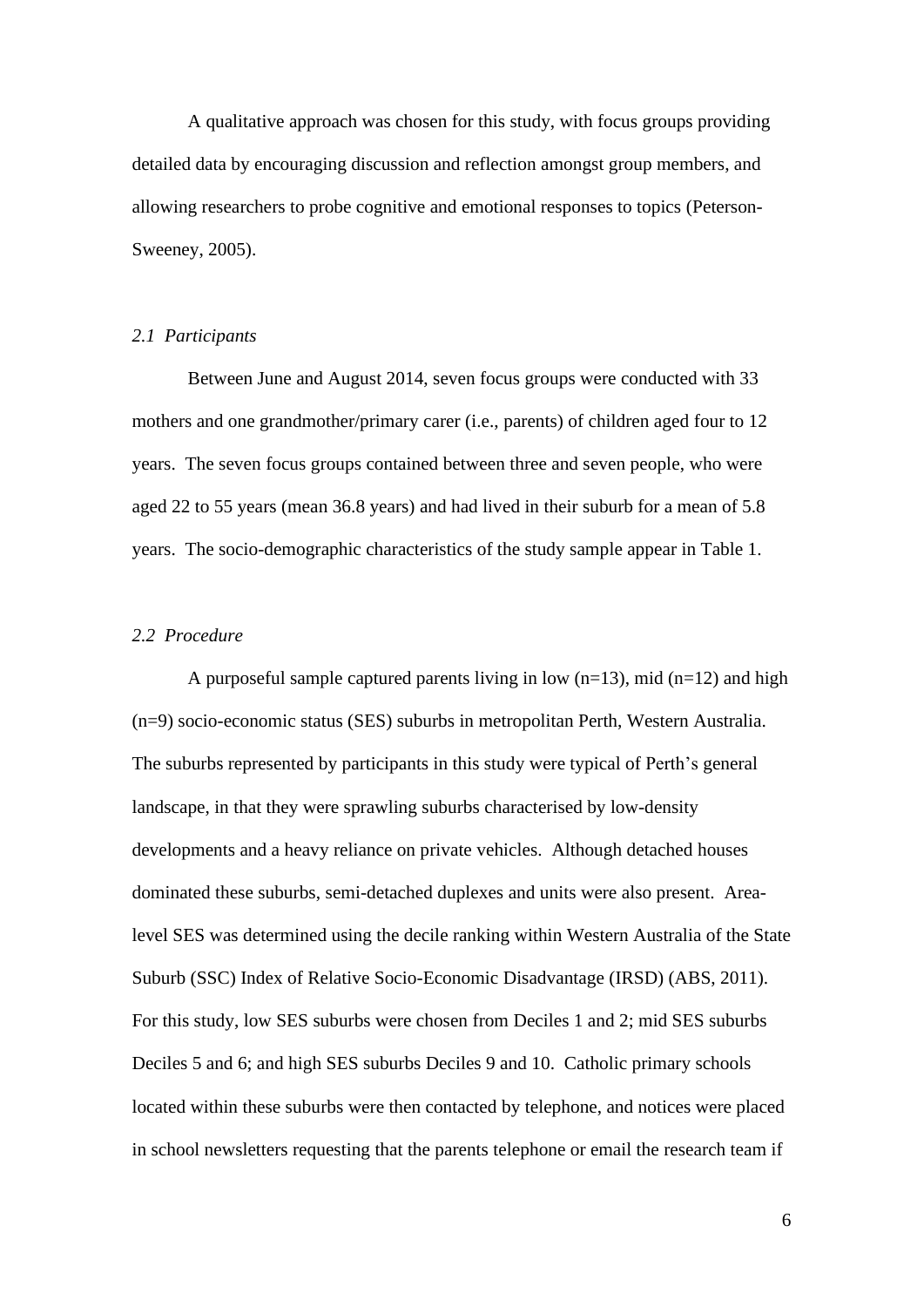they were interested in participating in the study. Additional parents were recruited using a snowball sampling technique, with recruitment ceasing once data saturation was achieved. Parents were eligible to participate if they were proficient at speaking English, more than 18 years old, and cared for at least one child attending primary school (kindergarten through to Year 7). Despite efforts to recruit "parents", only females responded to the call for focus group participants.

The focus groups were attended by two researchers, neither of whom were known to participants. Focus groups were facilitated by the first author, who had experience conducting focus groups and interviews as a doctoral student and postdoctoral employee. The second researcher assisted in preparing venues, greeting participants and disseminating information. Focus groups were conducted in private rooms at primary schools, local libraries and community centres. An information sheet, consent form and participant information form were disseminated at the beginning of each focus group. The participant information form captured demographic details such as length of residence, age, gender, employment, marital status and children living at home. A discussion guide with open-ended questions was developed for this study and explored topics such as children's use of public space within the neighbourhood, interpretations of stranger danger, neighbourhood influences (i.e., physical and social environmental) of parents' fear of stranger danger, and strategies for alleviating fear of stranger danger. Approximately 10 photographs of public spaces around the Perth metropolitan area were used as prompts for discussion. The photographs depicted residential roads and greenspaces containing different quantities of people, traffic, buildings and vegetation. The photographs also varied in the quality of vegetation (kempt and unkempt), types of buildings represented (single-story and double-story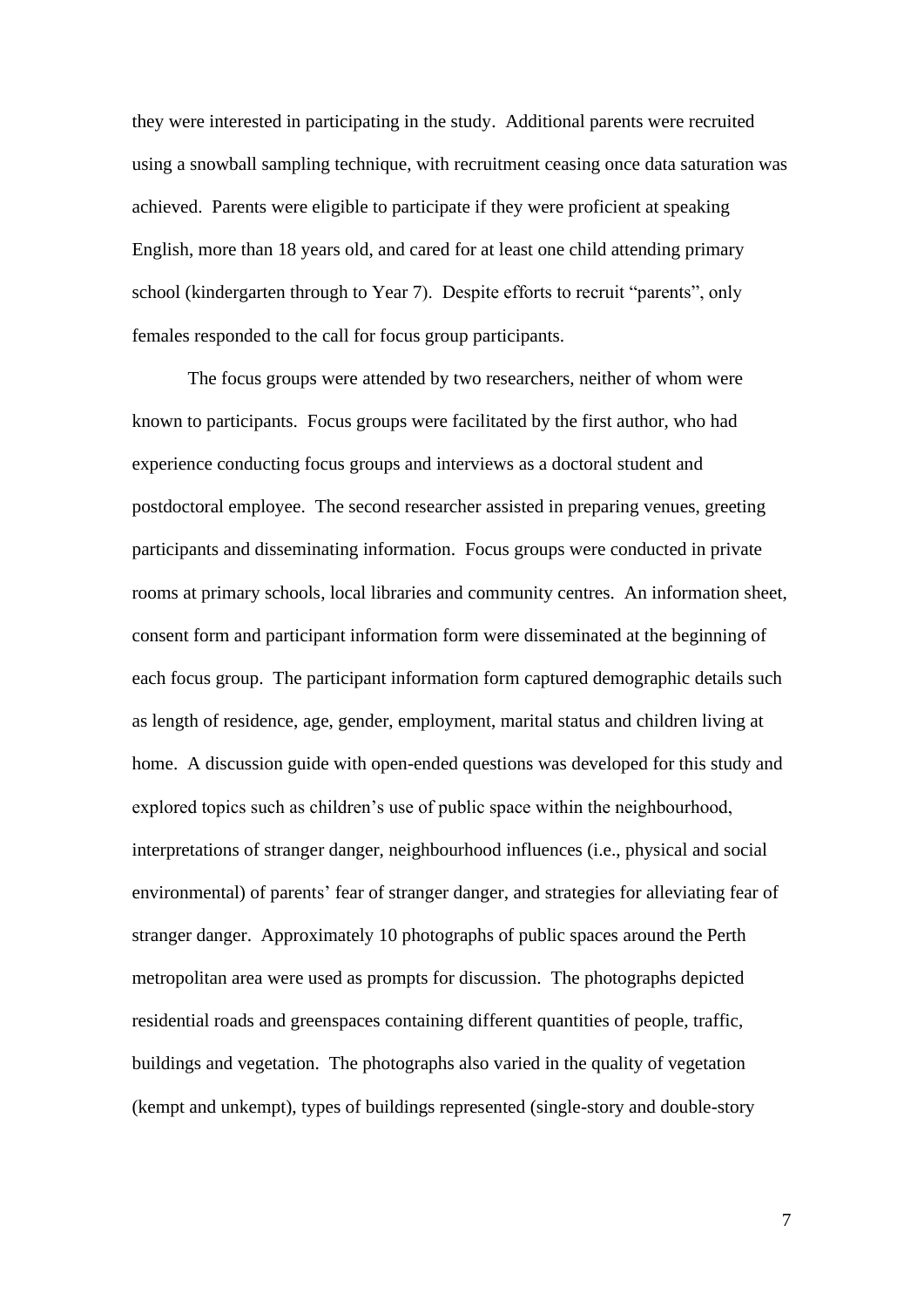residential and commercial) and age-group and activities of people (e.g., children and adults socialising in parks and at community events).

Each focus group was audio-recorded after gaining permission from participants, with focus groups lasting approximately 45 minutes. Participants were provided with a \$20 voucher at the end of each focus group to thank them for their time and to cover transportation costs.

Focus group interviews were transcribed verbatim before being analysed with the assistance of qualitative research software package, QSR NVivo and subjected to a qualitative content analysis. The coding framework was based on the factors underpinning the project's social-ecological framework – individual (biological, psychological), social environmental (interpersonal, cultural), physical environmental (built, natural) and policy (laws, rules, regulations) – as well as the study aims and discussion guide. The framework was then refined as the transcripts were repeatedly read and specific sub-themes relating to each set of factors emerged from the focus group data. While the emphasis of this paper is on neighbourhood influences (social environmental and physical environmental) of parents' fear of stranger danger, this study also sought to determine parents' perceived risk of stranger danger with regard to their children (i.e., an individual factor) and the strategies that might alleviate parents' fear (i.e., individual and policy factors).Themes were confirmed by a second researcher, with only minor differences noted. Differences were discussed until a consensus was reached. Only recurring themes have been included in the final results and illustrative quotes have been linked to the age and gender of the mother's oldest child in primary school.

#### **3. Results**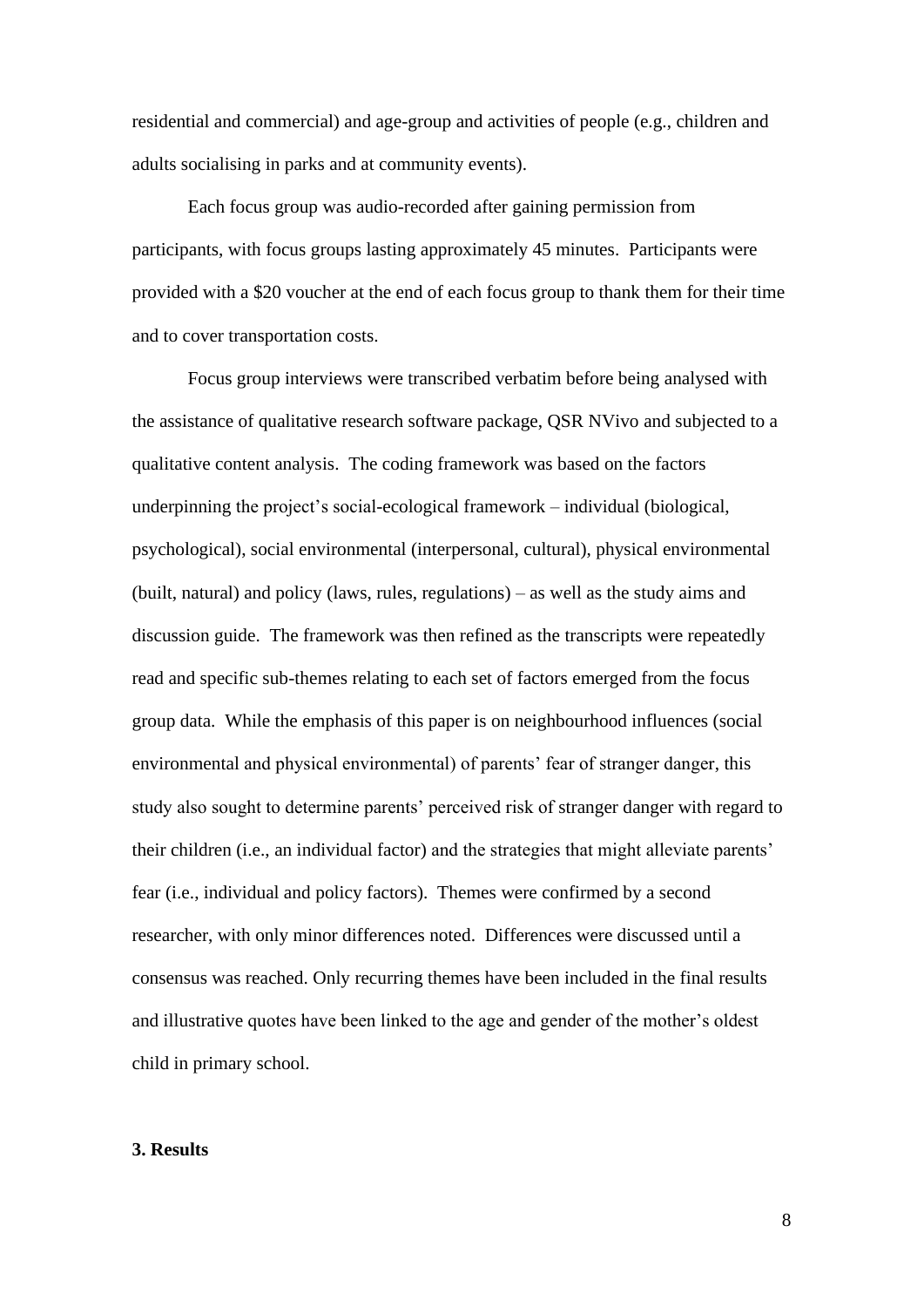# *3.1. Perceived risk of, and fear of, stranger danger*

Perceived risk of stranger danger and fear of stranger danger emerged as two different constructs. When asked to consider the actual risk of a stranger harming their child, most parents in the high and mid SES neighbourhoods felt that the risk of strangers harming their child was low. By contrast, many parents in the low SES neighbourhoods felt the risk was moderate to high, and that this influenced their children's independent mobility.

[My daughter] said 'when can I start walking to school?' I said 'never, I'll be driving you to school for the rest of your life' (parent #26 of girl aged 6, low SES).

However, even parents who felt the risk of harm was low were still fearful of

strangers harming their children. As one parent noted, 'for some people that small

chance is always going to be too great' (parent #13 of boy aged 6, high SES).

While many participants acknowledged that they were fearful of strangers

harming their children, a number of parents expressed concerns about road safety and

harm from known individuals.

I know that it's not just strangers [who harm children], it's mostly people that you know…So I focus more on that than just random people (parent #5 of boy aged 7, mid SES).

Participants also noted that parents' own anxiety levels and experiences might

influence how fearful they are:

I'm sure if you have had an experience, or know of someone close that's had an experience, it would just completely change your feelings about it. I know from having children who've hurt themselves a lot, that my anxiety levels about that is heightened, and I would imagine that it's the same if you've had a near miss with a stranger danger incident (parent #7 of boy aged 7, mid SES).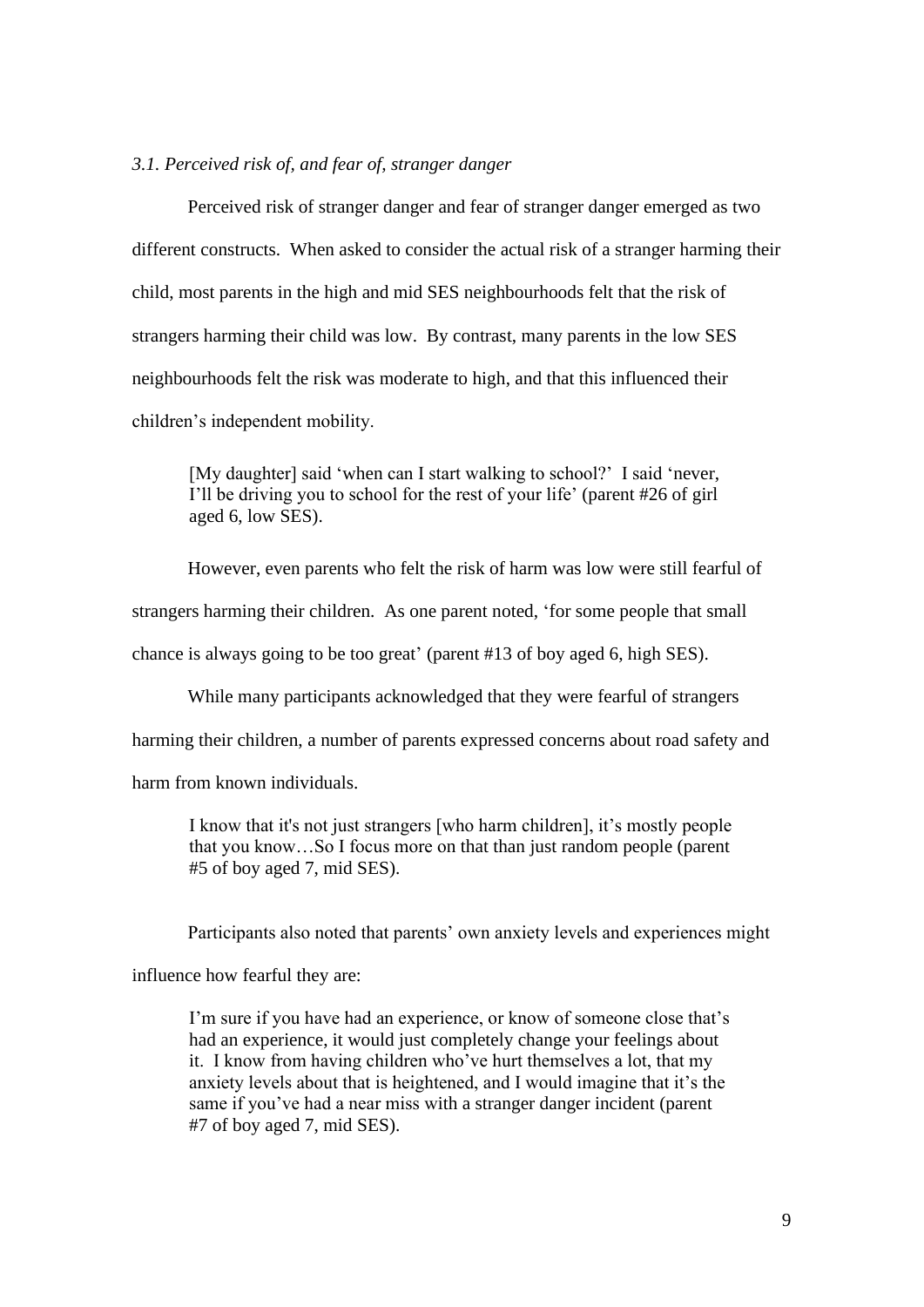## *3.2. Physical environmental factors influencing parents' fear of stranger danger*

## *3.2.1. Visibility*

Children's visibility and the opportunity for natural surveillance emerged as a major theme when discussing parents' fears for their children. Environments in which views of children are obstructed, such as restrooms, laneways, tunnels, dense vegetation, and crowds, were thought to aggravate parents' concerns about stranger danger. Restrooms were particularly feared for their ability to shield perpetrators and victims from passing pedestrians and for being enclosed spaces that restricted children's ability to run away or 'escape'. Concerns over restrooms were heightened by extensive media coverage and posed particular problems for parents whose children were a different gender to themselves.

I don't know how long ago it was, but that little girl that got killed in the public toilet at [the] shopping centre. Every time I can't be bothered going to the toilet with my kid in the shopping centre I just have to think of that and go 'under no circumstances are you going without me' (parent #17 of girl aged 11, high SES).

Laneways, underpasses and tunnels were similarly criticised for being enclosed

spaces that shielded perpetrators and victims from passing motorists and pedestrians.

I always say I don't want them walking up the laneway by themselves … I tell the kids you're safer in a more open space, because it's a bit more public … there's cars going past, you see other people. Laneways are more private (parent #9 of girl aged 8, mid SES).

Similarly, the absence of people in more open spaces also made many mothers

uncomfortable.

I always feel more secure if I know there's other people who might keep an eye on my kids or might help my kids if they need help (parent #9 of girl aged 8, mid SES).

# *3.2.2. Presence of people*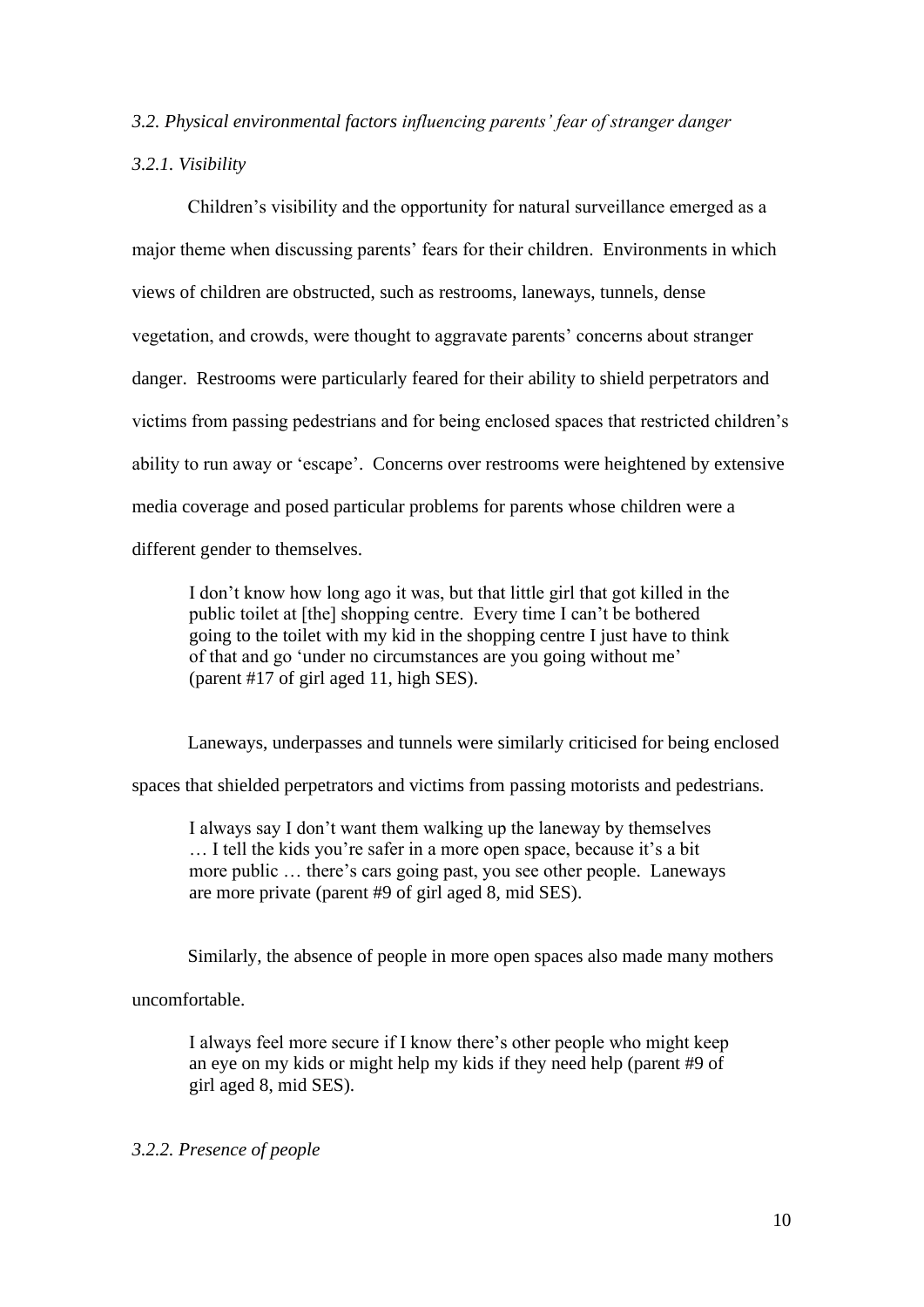Paradoxically, crowds were also considered unsafe by some parents for increasing children's exposure to potential perpetrators, obscuring parents' view of their children, and interfering with parents' ability to hear what their children were saying. The majority of parents felt most safe in public spaces within the neighbourhood when surrounded by their friends and family.

If it's a bunch of strangers, they're not going to look out for your child if they hurt themselves or wander off, whereas family will (parent #30 of girl aged 7, low SES).

The appearance and behaviour of the people present in public spaces and able to provide passive supervision also influenced how fearful parents were of strangers harming their child. Parents were said to be more trusting of other families who seemed similar to themselves, whereas people who appeared 'out of place' were viewed with suspicion.

When we go to football, we won't sit right next to a playground, but I can sit where I can still see them. And sometimes you can see men that are walking dogs and standing around. I don't like that - it's like, why do you need to be near the playground area if you've just got a dog and you don't have children? That's when I will make my kids come back and sit with me (parent #30 of girl aged 7, low SES).

Some parents felt more wary of people who looked homeless or whose

appearance was unkempt, while public spaces that exposed their children to "adult

behaviours" were said to heighten fears surrounding safety.

If it's not a family environment they're not necessarily watching their language, they might be drinking alcohol, smoking…. If it's a family event, you'd think that other people are conscious that there are children there (parent #13 of boy aged 6, high SES).

*3.2.3. Types of streets*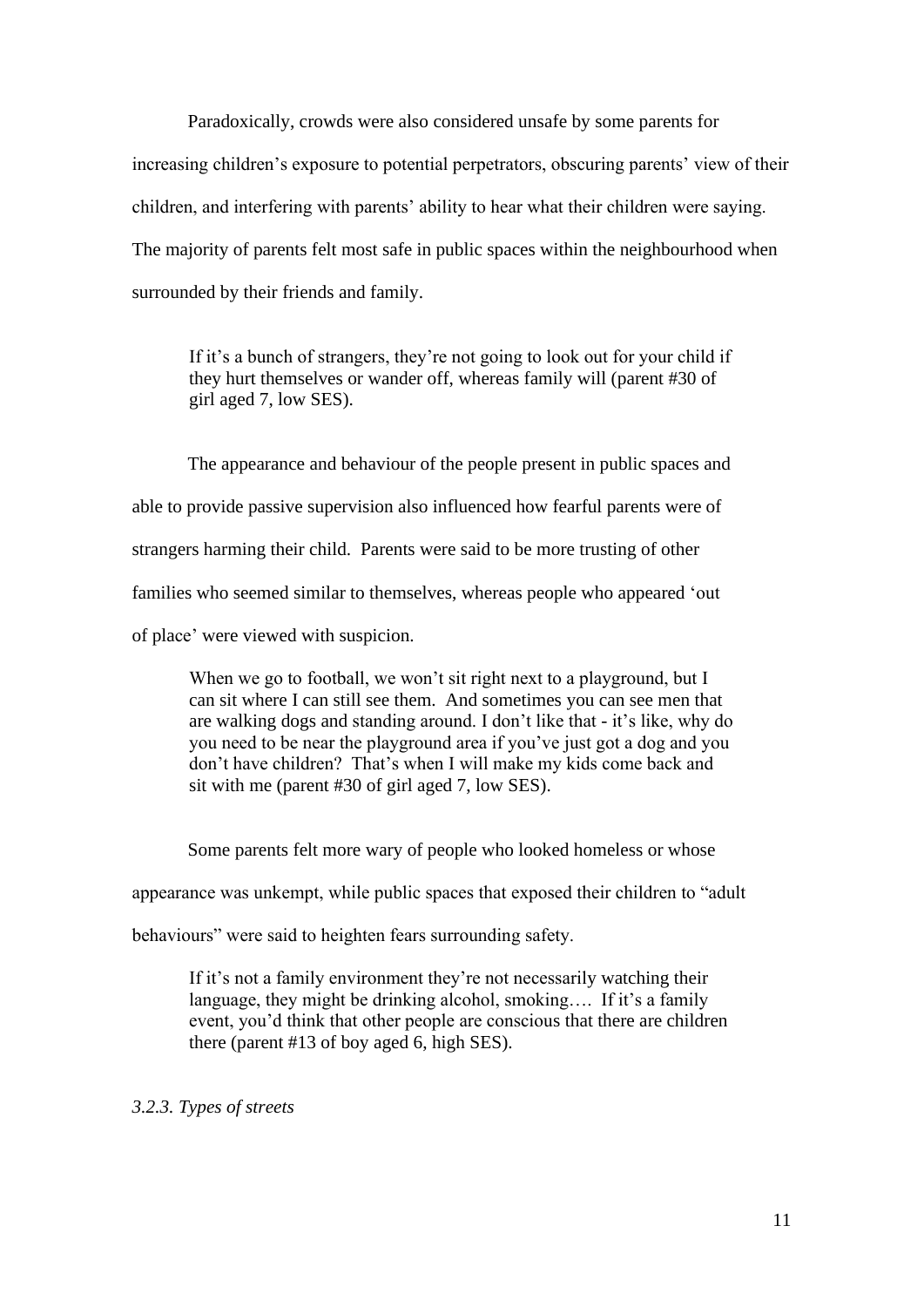Comments about neighbourhood streets also referenced visibility and natural surveillance. There was no consensus during the focus groups as to whether parents preferred their children walking along a quiet, suburban street or a busier road. While some parents preferred the natural surveillance that might accompany streets full of cars and pedestrians, there was also talk of 'infamous' abductions taking place on busy highways. However, almost all parents agreed that they felt less fearful for their children's safety when streets were conducive to outdoor play and interactions between neighbours. For example, cul-de-sacs and narrow streets that were surrounded by houses appeared to alleviate parent's concerns.

The street is just a cul-de-sac in a closed off estate. The houses are all quite close to each other and facing the street and there are probably half a dozen basketball hoops… The kids are always out the front, and there's older kids and younger ones and then parents supervising the younger ones, so I'm quite happy with that (parent #17 of girl aged 11, high SES).

Streets that facilitated interactions between neighbours also emerged as

### important.

Sometimes the smaller streets have more community and so your kids are actually safer because they know every single person. Not necessarily cul-de-sacs, but tighter, narrower streets, houses closer together. I mean, I'm on a big street …When you're out the front of your house, you can't really just chat to someone …and you're less likely to cross the road, and then another verge (parent #9 of girl aged 8, mid SES).

# *3.2.4. Dwelling type and garden*

Some focus group participants thought low-cost units attracted tenants who

participated in high-risk activities. In many cases, parents restricted their children's

activity within the neighbourhood for fear of these tenants harming their children.

I'm in a unit, and where I am, there's another block of units that's over in the corner, and Homeswest [public housing authority] has put like, they're just drunks, and you can see that they're drug addicts, and it's all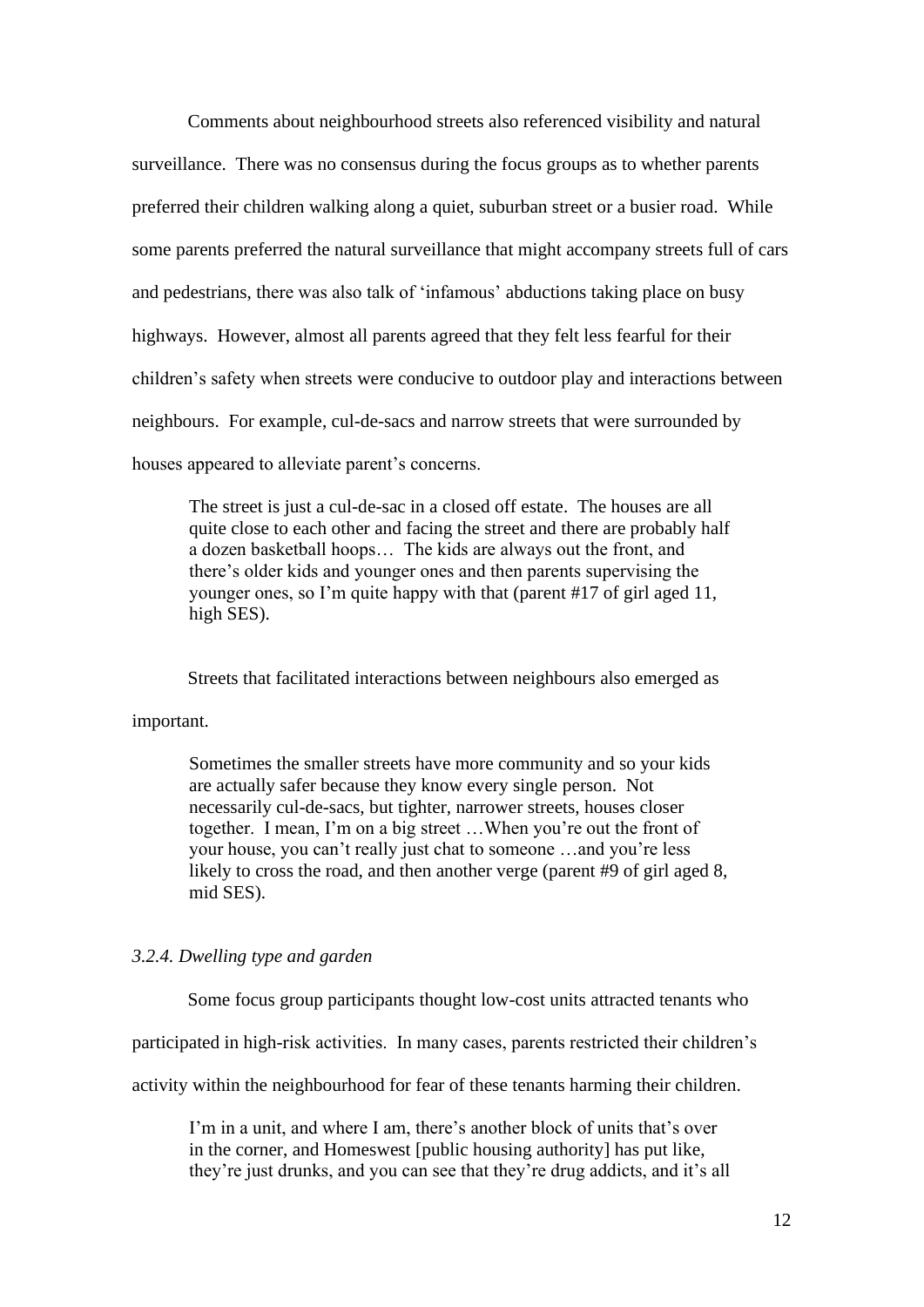them kind of people …. there was a time there when there was police going down into there every day. A lot of bad things have happened in that little spot (parent #30 of girl aged 7, low SES).

Residential blocks that allowed for a front garden were said to alleviate fears about stranger danger, particularly when front gardens contained signs of childhood activity.

Because the backyards aren't so big, a lot of the trampolines and the kids are in the front yard, which means the parents are out there too (parent #17 of girl aged 11, high SES).

Although front gardens that were frequently used helped to alleviate

parents' concerns about stranger danger, participants living in high SES

neighbourhoods noted that the presence of large blocks and backyards can

reduce natural surveillance and make parents feel more fearful for children

moving through the neighbourhood.

I find in [high socio-economic area] the blocks are big, and people are out in their yard less. So we see our neighbours less. There was a great community in [middle socio-economic area] and I knew everyone. You couldn't even go out and check your mailbox without getting stuck there for half an hour chatting to someone (parent #18 of girl aged 4, high SES).

# *3.2.5. Neighbourhood upkeep*

The level of neighbourhood deterioration and presence of physical incivilities often influenced parents' fear of stranger danger. While heavily vandalised areas (e,g., smashed glass and windows) made parents more fearful, graffiti was generally associated with children and teenagers, who were not feared to the same extent as adults.

I don't necessarily think that people who do graffiti are there to harm children. I don't like it and it might look dirty or whatever but I don't necessarily think it's less safe (parent #3 of boy aged 9, mid SES).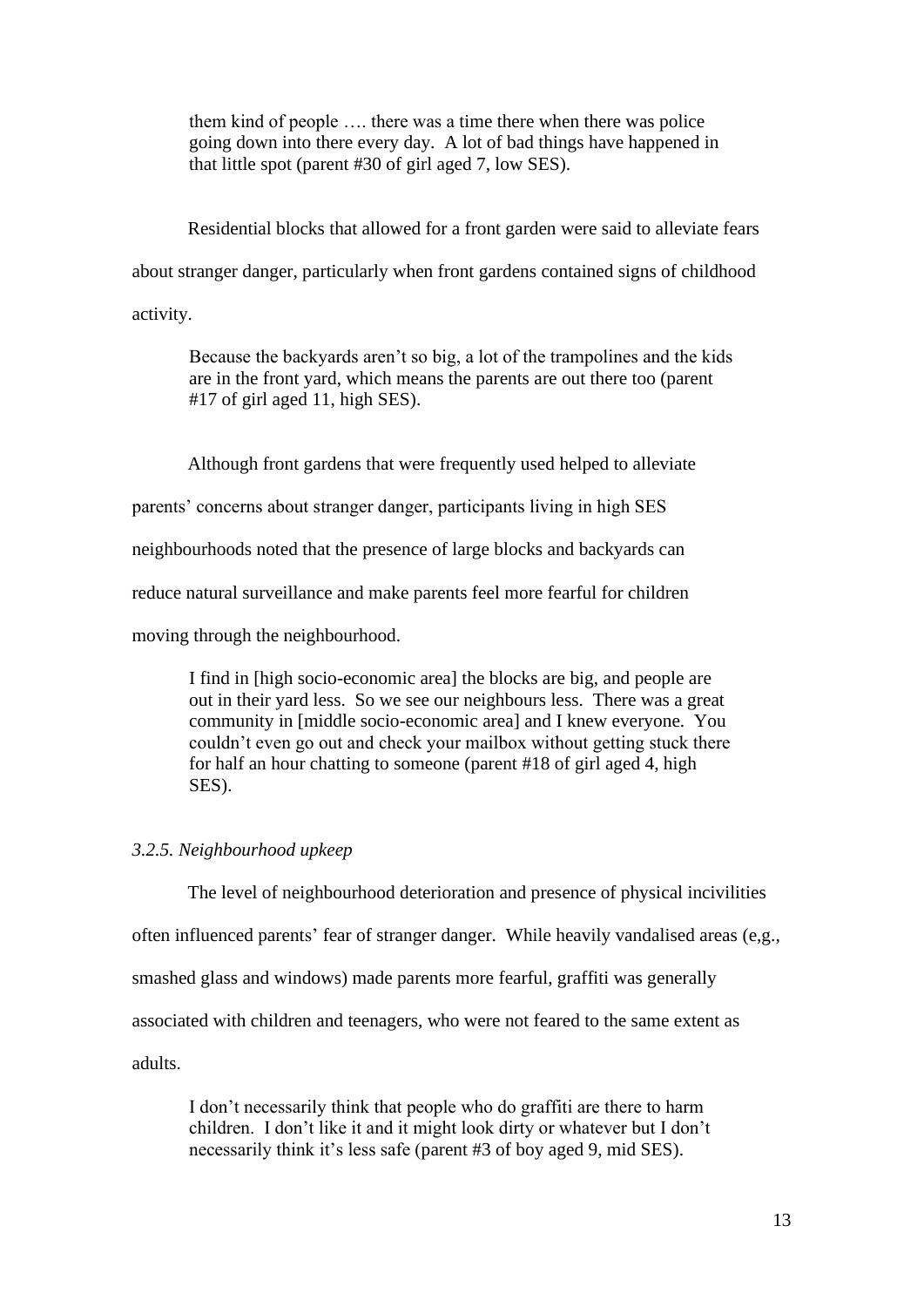Nonetheless, graffiti was said to be an indicator of the people who lived in the area and could reflect how responsive local authorities were to problems in the neighbourhood.

You see graffiti and you just know that it's a common occurrence there. So if something bad was happening the police may not come as quickly, whereas in a nicer area they would respond quicker maybe (parent #5 of boy aged 7, mid SES).

Contradictions were also noted during the focus groups. Many of the parents who stated that graffiti did not aggravate their fear of strangers simultaneously noted that they felt safer (both for themselves and for their children) when living in well-maintained areas.

We used to live in [low socio-economic area], and most of our street was quite rubbishy, like a dumping tip. But now we've moved and the street we live on, it's all well maintained. Nice gardens, it's green, it's lovely. It does make me feel safer (parent #25 of boy aged 11, low SES).

## *3.3. Social environmental factors influencing parents' fear of stranger danger*

# *3.3.1. Area socio-economic status*

Area socio-economic status emerged as a recurring theme throughout all of the focus groups when discussing parents' fear of stranger danger. Despite feeling safer in well-kempt neighbourhoods, parents noted that people living in high SES areas were not exempt from feeling unsafe and may be lulled into a false sense of security. Some parents even felt that high SES areas were less safe than their low SES counterparts.

Our street has got wealthier, because it started off being lots of [State] houses and rental houses and there was lots of domestic violence and screaming all the time. And now it's become mega wealthy, and nobody's home anymore because they're all at work to pay for their houses, so it's less safe (parent #12 of boy aged 12, mid SES).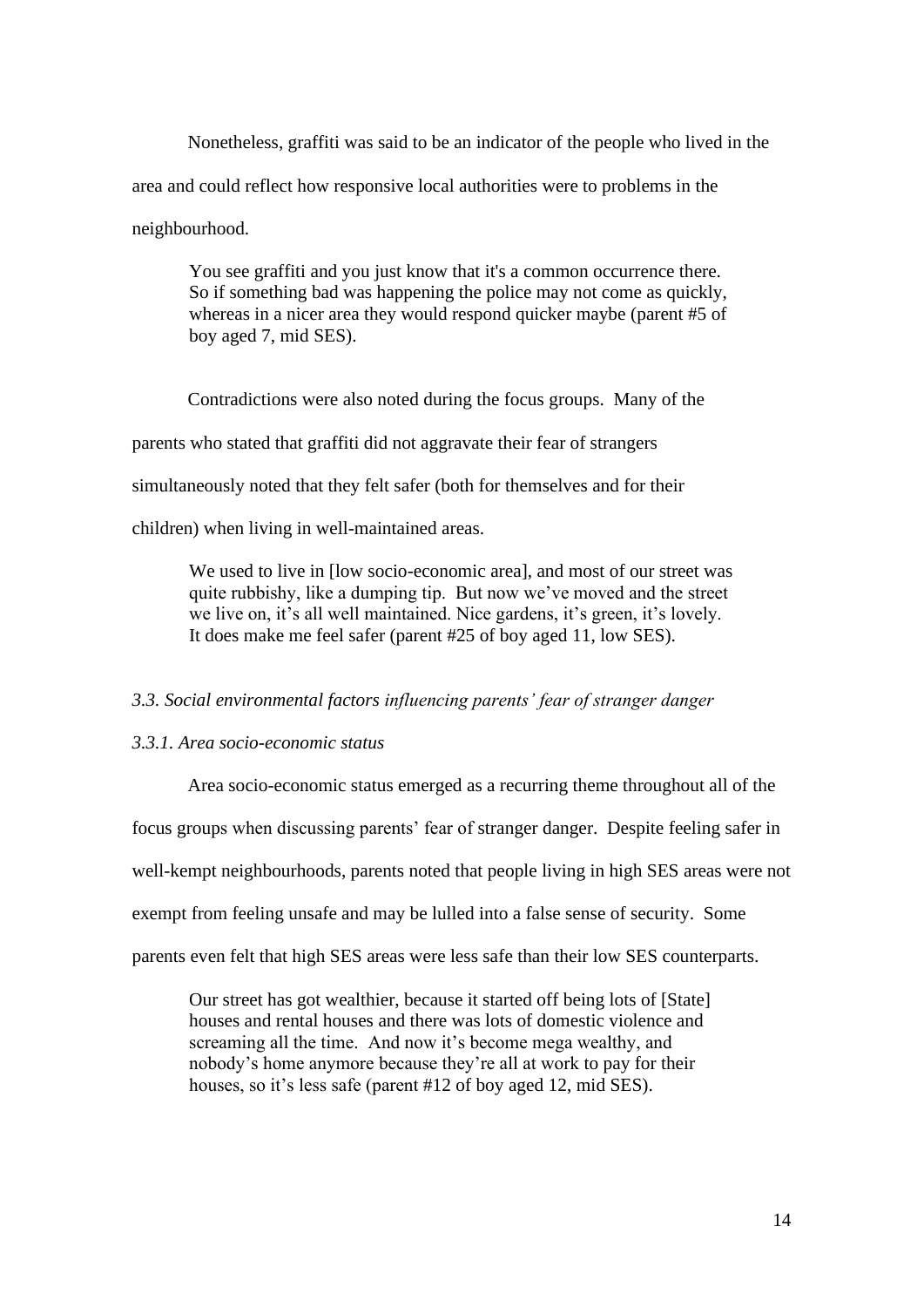However, participants living in low SES areas faced issues that participants in mid and high SES areas did not mention. For example, many low SES participants were wary of visiting their local shopping centre:

You've got, like, adults who are drunk. And they ask you for money. And they're all nice to you while they're asking for money or a smoke, but as soon as you say no, the abuse starts coming. So if I get that as an adult, why would I let my children [go alone]? (parent #25 of boy aged 11, low SES).

The presence of 'unsavoury' looking characters was also more pronounced in

low and mid SES areas:

I know from moving from [middle SES area] to [high SES area], I feel safer in one way, because there seems to be just generally nicer, more friendly people around. And [middle SES area] had that as well, but then it had these unsavoury characters which you'd run into fairly frequently (parent #18 of girl aged 4, high SES).

Low SES participants also commented on low-cost or multi-unit housing more

frequently than high SES participants. Some participants felt that low-cost housing

attracted tenants involved in high risk behaviours. A common complaint during the low

SES focus groups was that residents' often felt their concerns were ignored by local

authorities. For example, one participant spoke of a neighbour who waited up to seven

hours for police to arrive after finding her stolen car in a nearby street, while others felt

ignored by government departments and other neighbours during times of need.

Well, we used to have a house in our street that sold drugs. I would write letters to anybody and everybody…but literally nothing happened until they moved out because the house was being renovated (parent of boy #22 aged 5, low SES).

# *3.3.2. Neighbourhood networks*

Knowing one's neighbours was generally considered an important factor in alleviating parents' fear of stranger danger. While listening to neighbours' negative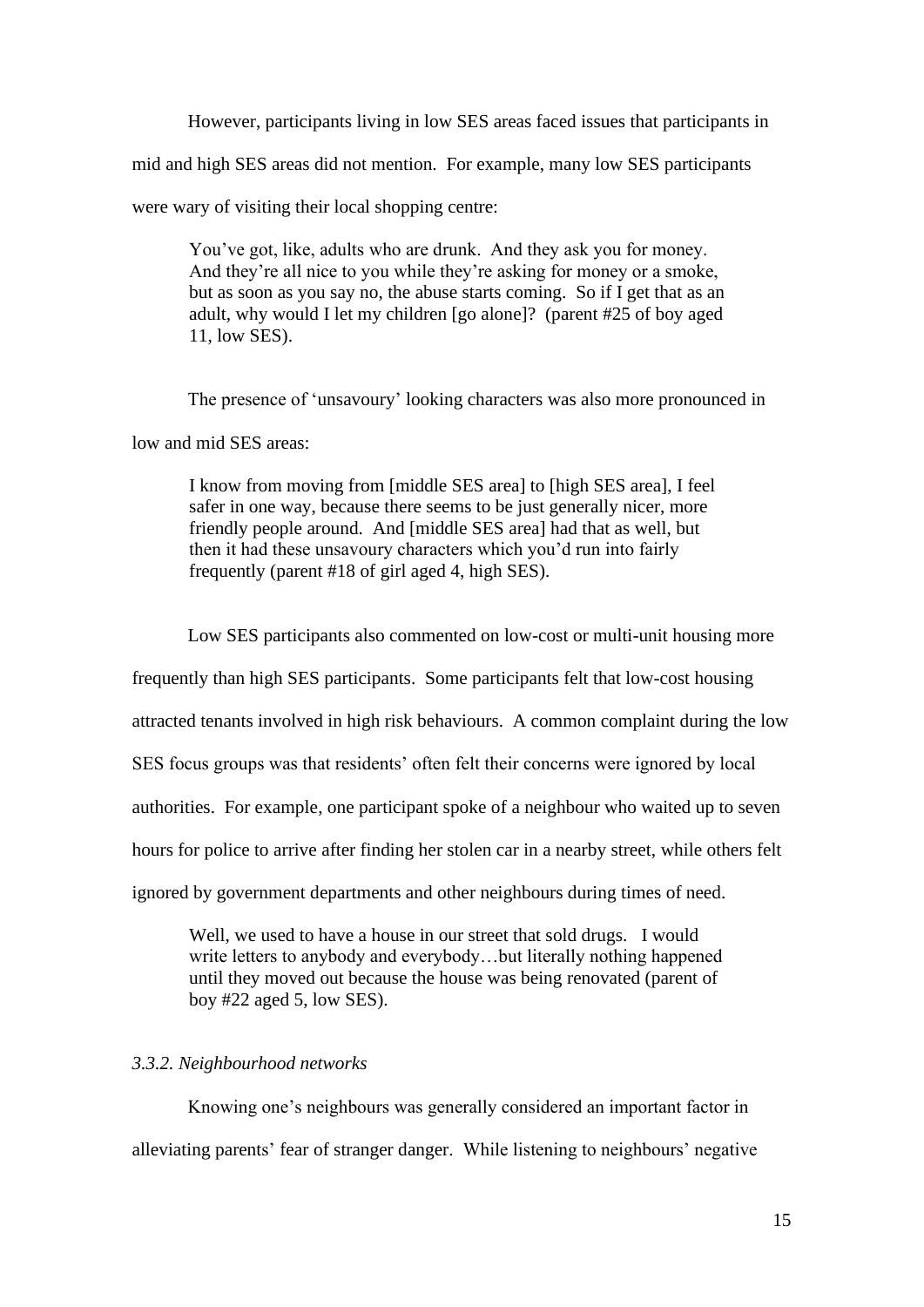stories about the neighbourhood frightened some participants, others found it reassuring

to know that their neighbours were conscious of what was happening in the

neighbourhood and mindful of children on the street.

We know all our immediate neighbours to an extent, not necessarily having gone around for drinks or anything, but just have had a chat in the street … It definitely means there's going to be other people looking out for your kids. If your kids were playing outside and a van pulls up, then you think that somebody would say something (parent #13 of boy aged 6, high SES).

Similarly, being part of an organised group or taking part in local events was

seen to alleviate parents fear.

One of our neighbours threw a Christmas party, and we were new to the neighbourhood, so we thought that was great. We got to meet pretty much everyone who lives around us, within 3 or 4 houses. Even though I don't necessarily see any of them, and haven't seen some of them since that party, I know where they are now, and that makes me feel better (parent #18 of girl aged 4, high SES).

Just as important as knowing one's neighbours, however, was knowing they

were home.

I'd often had the discussion with my Mum about why it was okay for me to walk to school at five on my own… my children are nine and seven and I would never consider allowing them to walk on their own. I just think that there are more people in the community that aren't home during the day. You know, more working mothers, etcetera. When I walked to school I would know all the houses down the street. I would know that all the mums were home so if I ever felt like I had to [seek] help], there was somebody there (parent #3 of boy aged 9, mid SES).

Not all parents felt they benefited from knowing their neighbours, with many

noting that 'it depends on who your neighbours are'. Still, most parents' said they

would prefer to know where 'undesirable' residents lived.

Most of the time if I was walking past a house that needs to be avoided, I'd go on the other side of the street, I wouldn't walk straight past there, because I don't want my kids to be exposed to certain behaviour (parent #29 of boy aged 6, low SES).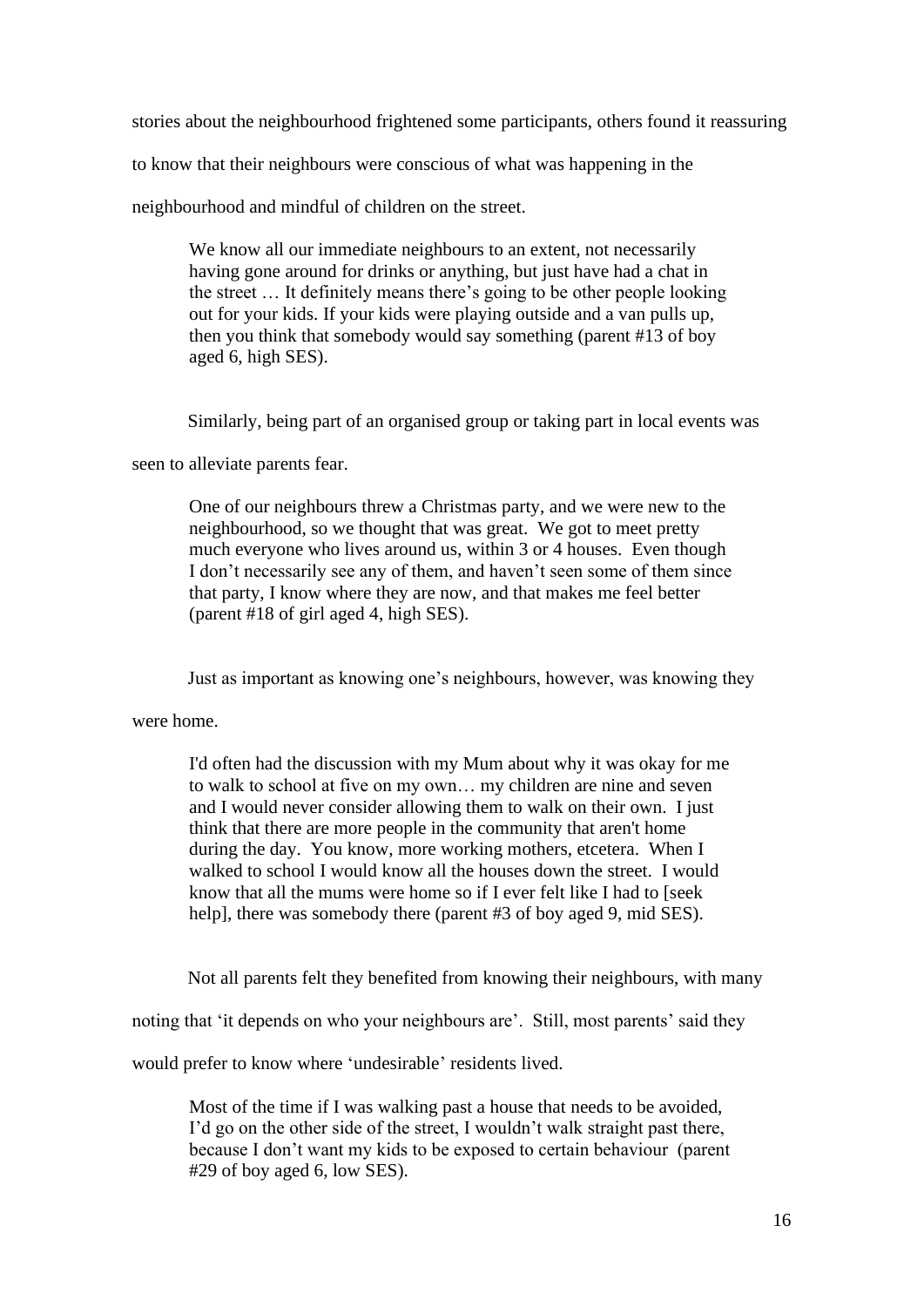Some participants were unaffected by knowing their neighbours given their understanding that most harm against children is conducted by people known to the child or family.

It's actually less about strangers, it is more about the people you know. I don't feel any more secure, it's not that I go around feeling insecure, but I don't perceive there to be any greater danger amongst a group of people where they're all known versus strangers. I think it's pot luck as to whether or not one of those people happen to be grooming predators (parent #11 of girl aged 6, mid SES).

Indeed, fears regarding playdates and sleepovers also emerged as a strong

## theme:

You might know the mum and dad, but how do you not know that someone else is not going to pop in. How do you not know that they have a stepbrother? (parent #29 of boy aged 6, low SES)

# *3.3.3. Socio-cultural influences*

Broader social and cultural influences were also discussed in relation to

parents' fear of strangers. For example, one participant felt that parents'

protective behaviours had less to do with fear of strangers, and more to do with

social norms and judgement from other parents.

I think people are more worried that other parents would criticise you if something did happen, so it's not so much the actual danger, it's the culture that's changed… I don't let my granddaughter do as much as I let my kids do and it's got nothing to do with the danger. It's got to do with the fact that there's so much criticism around (parent #12 of boy aged 12, mid SES).

By contrast, social norms transmitted via conversations between parents was also said to allay fears, or at the very least encourage parents to provide their children with more independence.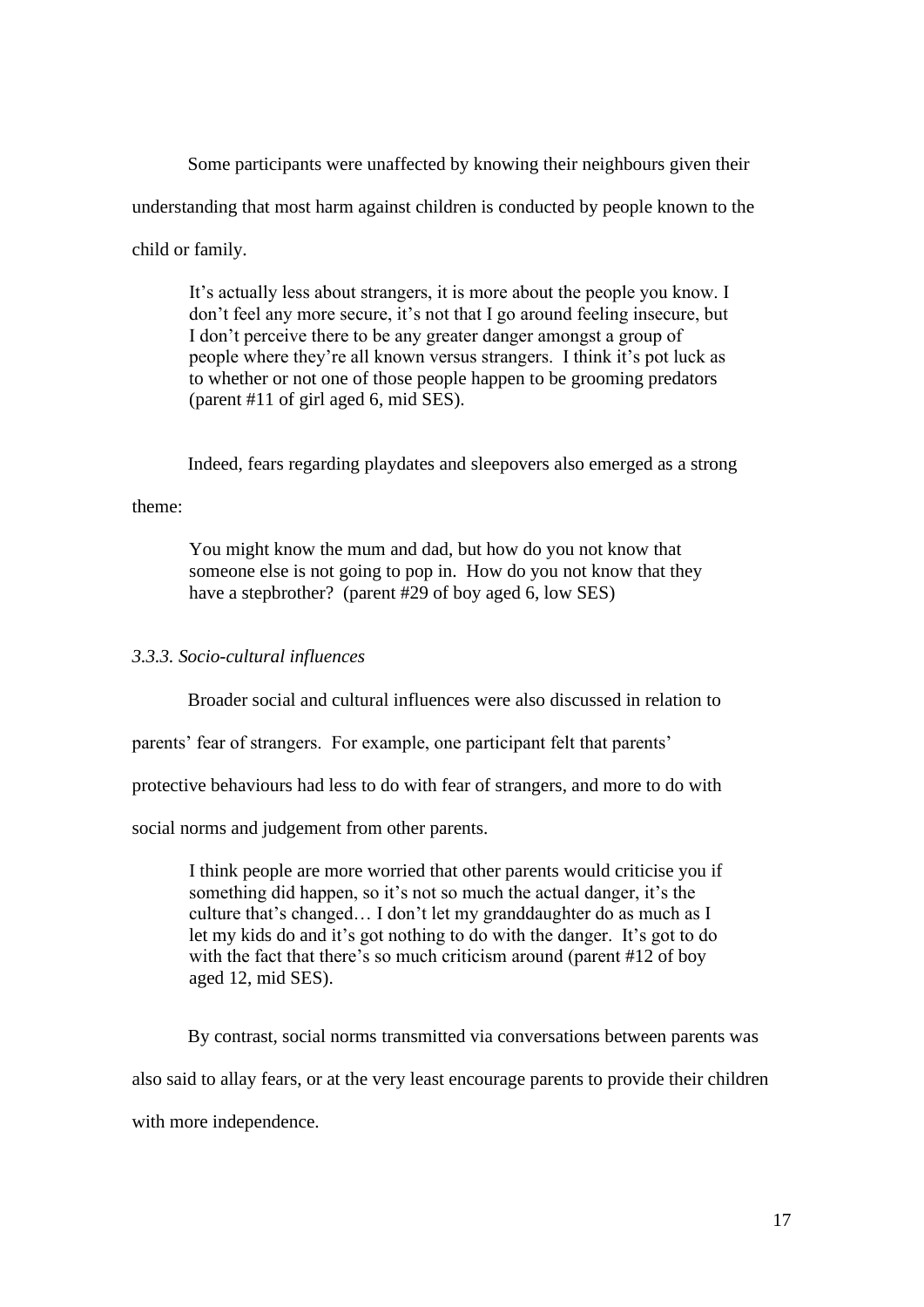[Conversations] make you reassess… it can prompt you to try things you might not, or to say, 'no, I know we're not there yet'. That conversation then made me think OK, I will let [my son] go and buy milk at the corner store, because it is only around the corner and he rides his bike there already, and for him it's a big deal… it helps to get you balanced from other conversations (parent #7 of boy aged 7, mid SES).

I think it's really good talking about it too, because then you learn who's on the same page as you, and you start thinking hey, maybe down the track [our daughters] could walk to each other's houses, or all meet up at the park, you know … It's nice to know the other parent has the same awareness or sensitivities that you do (parent #10 of girl aged 8, mid SES).

# *3.3.4. Media*

Parents were generally conscious that the media exacerbated their fear of

strangers harming their children within the neighbourhood.

So many of my thoughts are influenced by things you hear in the media. You kind of go okay, well how much of it is just media hype, but when you hear stories like the little girl in Hyde Park that was abducted or killed in the toilet … whereas you might have previously let your kids go to the toilets, once that little girl was killed that changed it for everybody (parent #1 of boy aged 7, mid SES).

Social media also concerned parents, with sites like Facebook criticised

for potentially exposing children to predators pretending to be children, and for

raising awareness of local crimes:

I was addicted to looking at that WA crime reports on Facebook. So you'd constantly see and hear bad things happening, and then it made me really edgy. It just puts ideas in your head (parent #14 of boy aged 4, high SES).

Similarly, television programs that focused on crime and court dramas were seen

to aggravate parents' concerns by instilling fear and normalising sexual abuse.

*3.4. Strategies for alleviating parents' fear of stranger danger*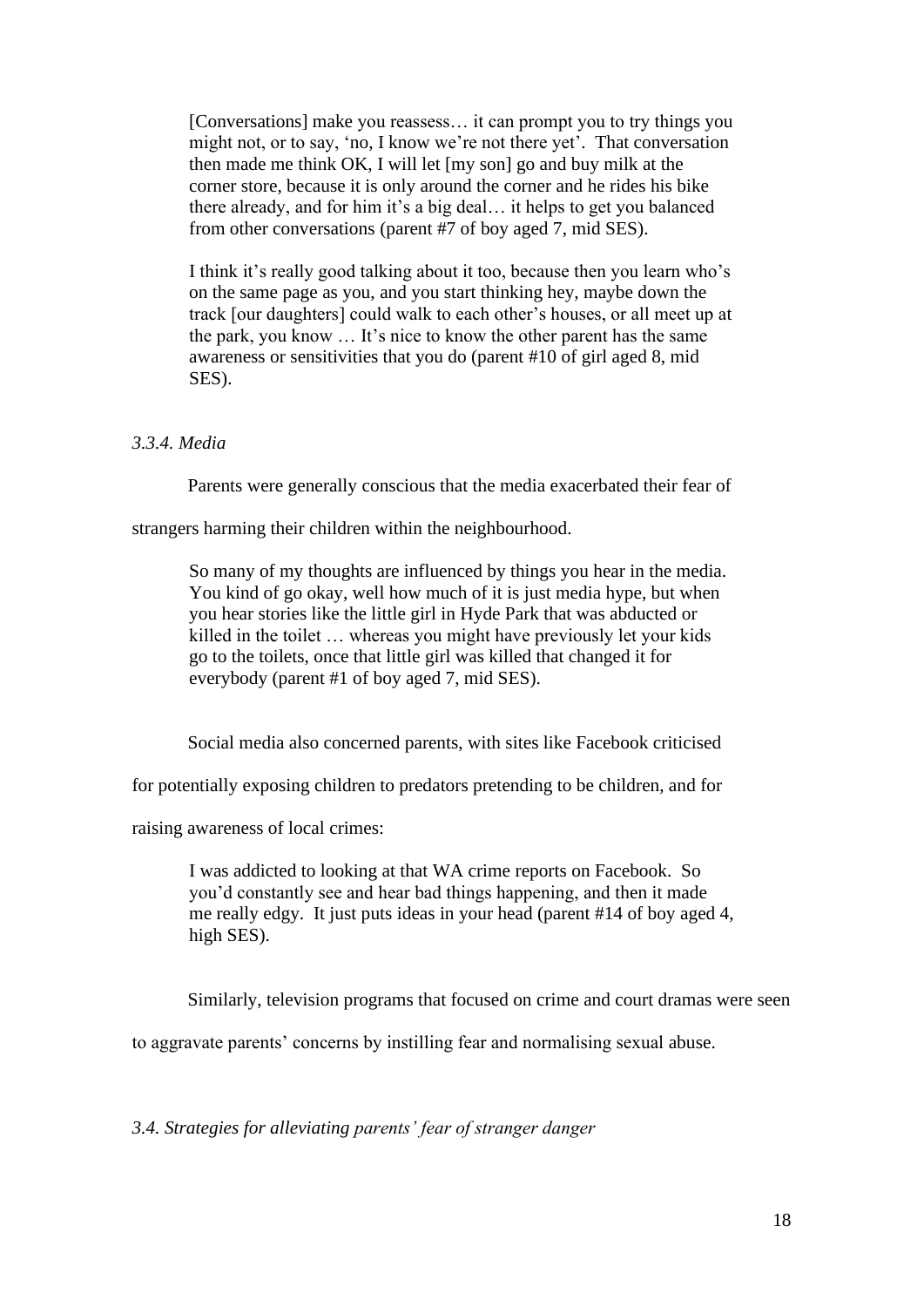Participants adopted a number of strategies to safeguard their children and alleviate their own concerns about stranger danger. These included conversations with their children about strangers and safety, such as when to answer their front door, what to do when lost in public places, and what was considered appropriate touching and by whom. A number of parents found these conversations difficult given their reluctance to scare their children or make their child's body appear dirty or shameful. Parents' were also aware that blanket statements (i.e., don't talk to strangers) can sometimes be harmful.

[My daughter] went off wandering down the beach… Two different sets of strangers had said to her 'are you OK?' and she had cried to them and said 'I'm not allowed to speak to strangers'... After that we started doing scenarios, you know, what happens if you are at the park and someone comes up and offers you a sweetie (parent #11 of girl aged 6, mid SES).

Parents are hovering all the time …always putting these ideas in the kids head about strangers and getting hurt and getting lost and getting hit by a car …Parents talk to strangers all the time, so it doesn't make any sense. It is a good idea to talk to strangers when you go in a shop, when you want to talk to a police man, when you need directions. But you do need to be safe, and trusting your gut instinct is a much safer way to teach kids than saying not to take this from a stranger or that from a stranger (parent #12 of boy aged 12, mid SES).

The importance of teaching children to listen to their gut instinct was a recurring theme, although a number of parents thought it was hindered by a culture and school environment that teaches children to respect their elders and authority figures.

School teaches you to be a certain way to please your teacher and do the right thing. The fear of not doing the right thing is what would make [my son] go with somebody (parent #3 of boy aged 9, mid SES).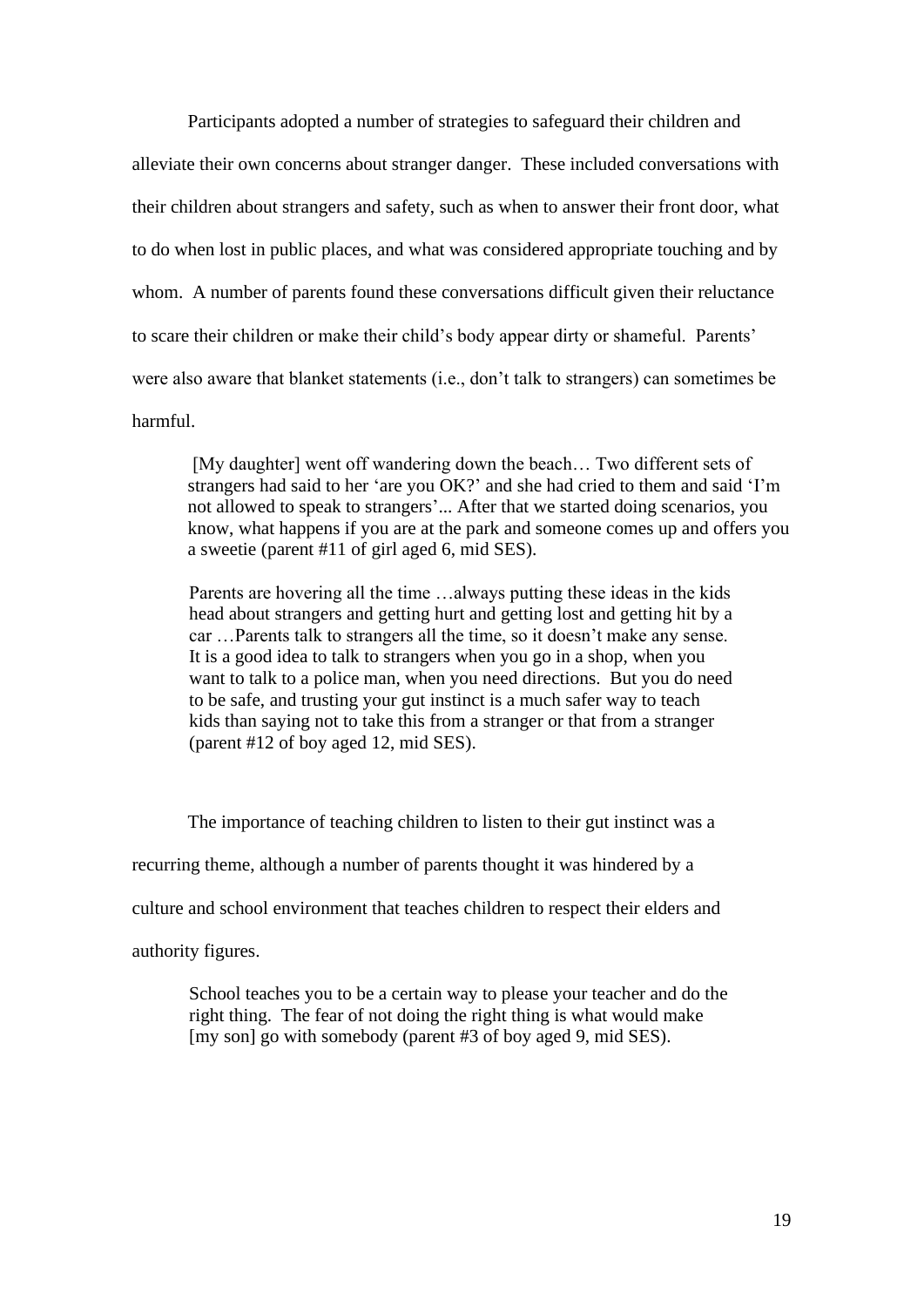Nonetheless, school was also acknowledged as a place where children learn about strangers and protective behaviour, which somewhat allayed parents' fear of stranger danger.

In addition to conversations about safe practices and stranger danger, parents employed practical strategies to maintain a sense of safety and control without compromising their child's development. For example, parents set independent tasks within certain time frames (e.g., cycling to and from the shop within 15 minutes) and talked with other parents about who would be present during parties and playdates.

Participants also described strategies they used in public places, such as working with the child to identify landmarks and meeting spots in case of separation, noting the uniforms worn by employees of a venue should children require help, and dressing their children in matching outfits or taking photos of their children in case parents needed to contact police. Notably, parents often told their children to request assistance from female (rather than male) staff members or other mothers with young children.

Some parents also altered their own behaviour after noting that familiarity with an area influenced how comfortable they were letting their children attend places on their own, such as the local skate park.

Once [my son] started going there on his own, I said to [my husband], we need to be out there more. We all need to go as a family to the park and become familiar with what they're like …. The more we do that as a family, the more I feel comfortable letting the kids go, because I know where they're going and how they handle it (parent #10 of boy aged 11, mid SES).

Parents also identified features they wanted in their neighbourhood that might alleviate some fears they had for their children's safety, such as security cameras, lighting and open parks and play spaces. Security watch services were also considered useful when participants were concerned about potentially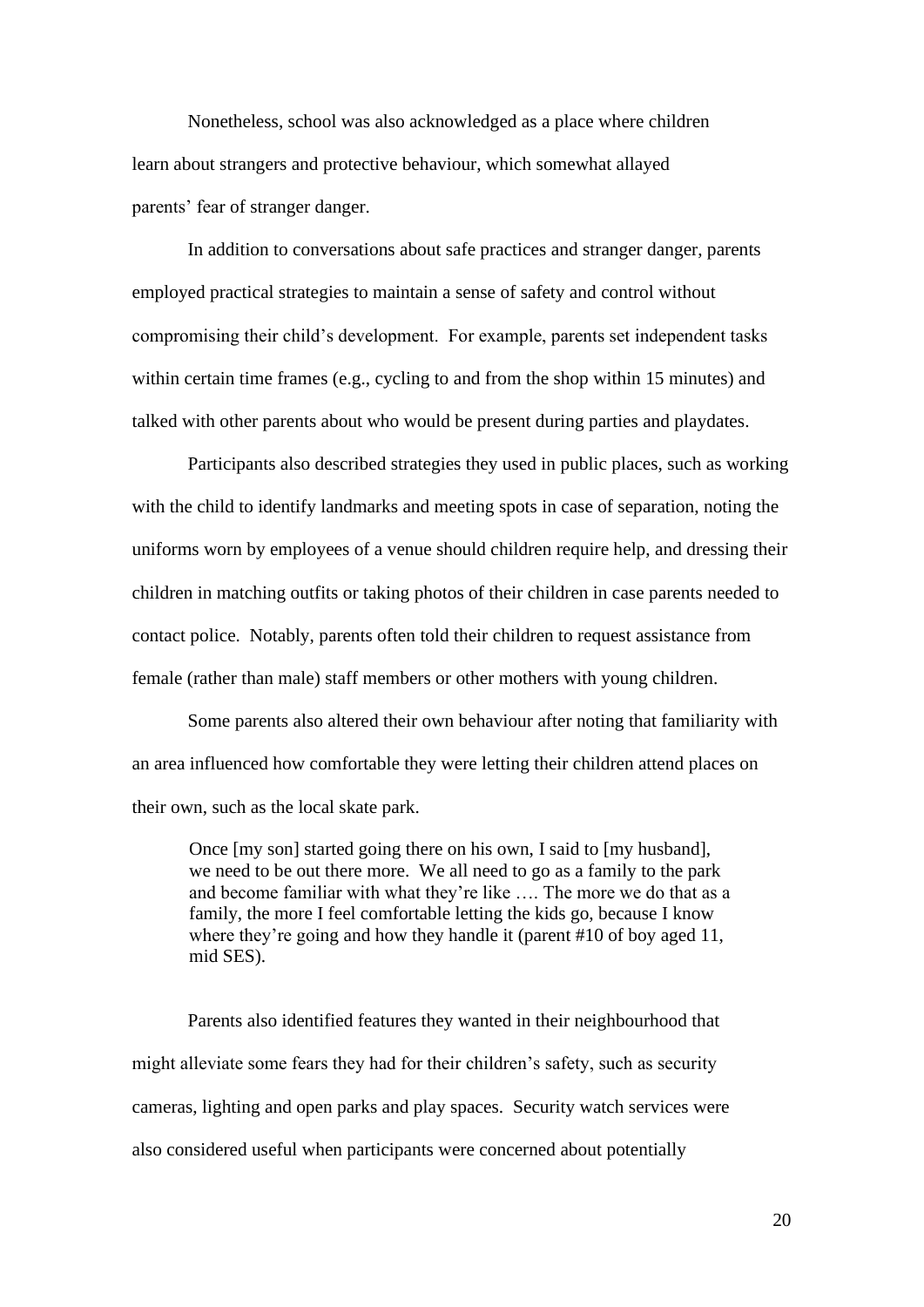minor issues (e.g., unfamiliar noises) that they were reluctant to bother the police with.

## **4. Discussion**

This paper has reinforced the discrepancy between parents' fear of, and perceived risk of, stranger danger, illustrating how parents' fear of stranger danger can prompt parents to constrain their child's independent mobility. Such constraints have the potential to interfere with a child's wellbeing and development, thus it is important to understand and embed social and environmental measures that will lessen, or at least manage, parents' fear of stranger danger. This qualitative study used a social-ecological framework to identify factors influencing parents' fear of stranger danger as well as strategies that may alleviate this fear.

Our findings support other papers which acknowledge low perceived risk of crime does not necessarily alleviate fear of crime (Lorenc et al, 2012; Foster et al, 2015). The message that children are less likely to be abused by strangers than people known to the child and their family was recognised by participants, with the statement reiterated many times during the focus groups. However, rather than reassuring parents and making them less fearful of strangers, the awareness that abuse more often comes from family or friends only appeared to increase participants' suspicion of people they know. Such findings could reflect a cultural shift towards a more fearful society generally [\(Furedi, 2005\)](#page-27-5). However, this study also pointed to the importance of encouraging communication between neighbours to change fearful social norms, as the focus group discussions prompted some participants to reconsider their restrictive stance on children's independent mobility. Community building strategies which increase awareness of one's neighbours and their availability to assist in times of need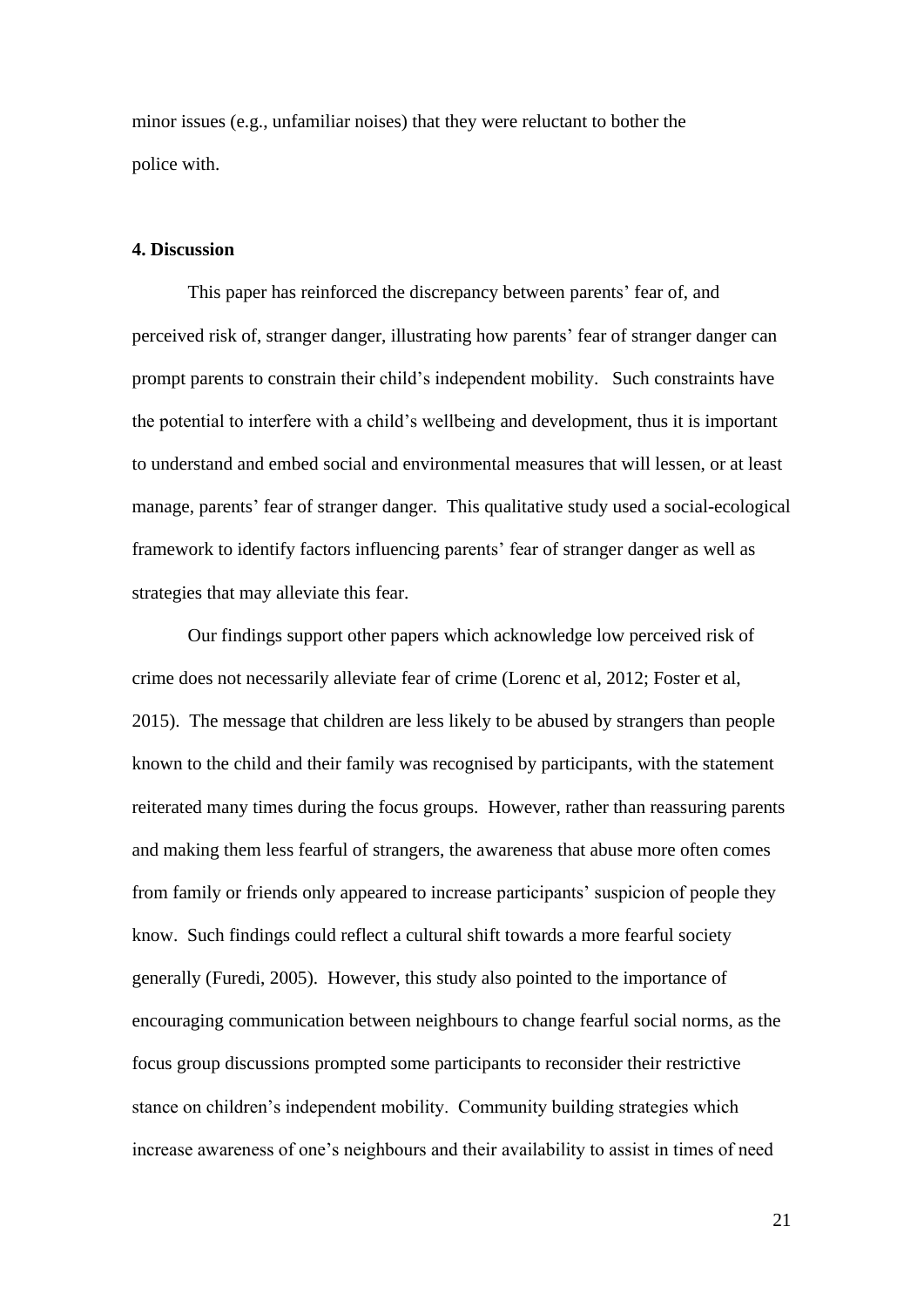may help to allay fears caused by large proportions of working mothers and their subsequent absence from the neighbourhood. Other papers have noted that social marketing strategies which inform parents of the benefits of independent mobility may help to overcome fears arising from the inflated risks promoted in the media [\(Foster et](#page-27-0)  [al., 2014\)](#page-27-0). Social marketing may also need to be tailored in recognition of parents' different experiences. As one participant noted, parents who have a history of negative interactions with strangers may be more fearful and thus, controlling of their child's behaviour. Thus, strategies to alleviate parents' concerns not only need to emphasise the benefits of independent mobility and the statistical probability of a stranger harming their child, but also actions parents can take to minimise the risk of stranger danger. For example, in Western Australia, the Department of Education suggests a number of harm-minimisation strategies that children can use when walking to school, such as travelling as a group, facing oncoming traffic, staying in well-lit areas, and removing earphones that might interfere with hearing.

In keeping with O'Connor and Brown (2013), our findings highlighted the complexity of concepts such as fear, with many of the same features seen to aggravate *and* alleviate parents' concerns. Indeed, parents were able to argue both for and against all nine of the built and social environmental factors influencing parents' fear of stranger danger that were identified in this study.For example, strangers could be seen as both perpetrators of crime and providers of support, while natural environments promoted both relaxation and fear depending on the presence of potential hiding spaces. While many participants preferred seeing people in public spaces who could provide passive supervision, our findings also suggest that a threshold may exist, after which point parents become more fearful for their children's safety and susceptibility to predators (e.g., crowds). In addition to the number of people present, the appearance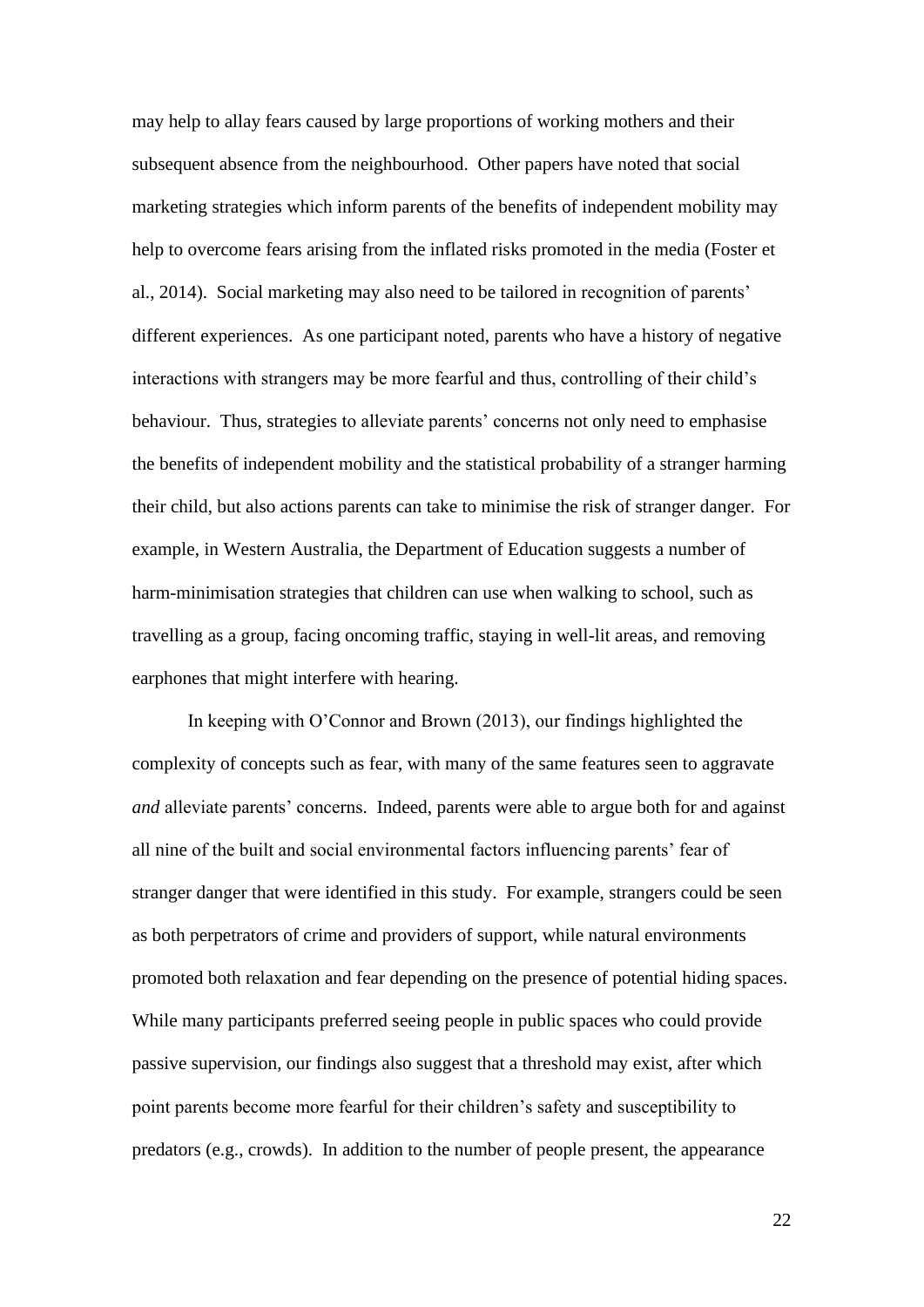and behaviour of strangers also influenced parents' fear of stranger danger, reflecting reports that people often feel safer in the company of people similar to themselves [\(Covington & Taylor, 1991;](#page-26-4) [Day, 1999\)](#page-26-5). Venues that potentially increase sense of neighbourhood connectedness and cohesion such as parks, community centres, neighbourhood cafes and play areas not only act as meeting places, but may alleviate parents' fear of stranger danger by exposing residents to people of different ages, races, and socio-economic status'. This study's participants emphasised the importance of becoming familiar with the neighbourhood spaces their children occupied, as well as the users of that space, before allowing their children to attend those spaces independently.

Although participants took responsibility for educating and safeguarding their children, they still desired neighbourhoods containing physical and social characteristics that enhance safety perception and reduce actual risk. Physical features of the neighbourhood that influenced parents' fear of strangers were either indicators of the type of people who may be present in the neighbourhood (e.g., graffiti and low-rent apartments were considered indicators of unsavoury residents) or were related to opportunities for natural surveillance. For example, factors that potentially aggravated parents' fear of stranger danger included restrooms (toilets), obstructive vegetation, laneways, quiet streets, large block sizes and the absence of front gardens. Factors that alleviated fear included obvious landmarks in public space, the presence of lighting, and highly visible, open spaces. The presence of features that support natural surveillance and walkability have often been linked to feelings of safety in the published literature [\(Foster, Giles-Corti, & Knuiman, 2010;](#page-27-6) [McMillan, 2007\)](#page-28-5). While signs of disorder, such as graffiti and litter, can have a negative impact on personal safety by signalling a breakdown of community and social control [\(Jackson & Stafford, 2009;](#page-27-7) [Perkins,](#page-29-6)  [Meeks, & Taylor, 1992\)](#page-29-6), our study found that some parents were unconcerned by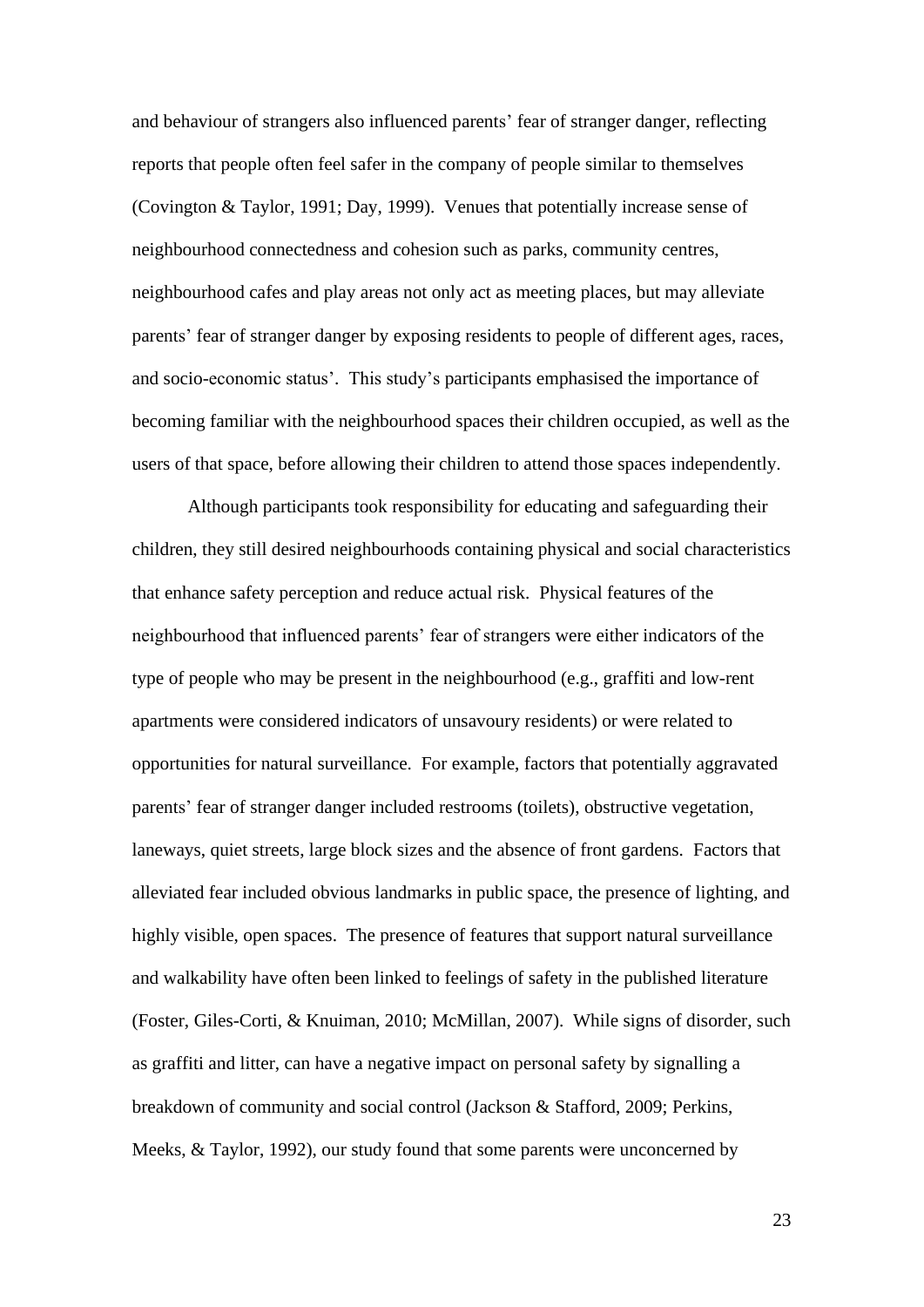graffiti, generally attributing it to 'harmless' children or teenagers. Further research is needed to explore this lack of concern, and if it is dependent on the extent of graffiti or the absence of other disorder.

Factors seen to influence parents' fear of strangers were generally common to parents from all of the focus groups, regardless of SES. However, parents in low SES neighbourhoods expressed more concern about the people they encountered at local shopping centres, with participants who had moved from mid to high SES areas also noting a reduction in 'unsavoury' characters. These findings support other studies which have shown that mothers living in low SES areas are more fearful of crime [\(Kimbro & Schachter, 2011\)](#page-28-6), and that physical incivilities are more common in low SES and non-residential areas [\(Foster et al., 2015;](#page-27-4) [Perkins et al., 1992\)](#page-29-6). Thus, one challenge for governments and local authorities is to implement policies that improve the safety of retail areas, and reduce incivilities within lower SES neighbourhoods, such as graffiti and broken glass. Notably, participants who had experienced life in a range of SES neighbourhoods reported that mid SES areas often had the greatest sense of community, with less working mothers and smaller block sizes leading to more frequent interactions between neighbours.

Many of the physical and social environmental correlates of fear identified in this study can be addressed via local government through the inclusion of Crime Prevention through Environmental Design (CPTED) design principles. CPTED is a crime prevention strategy that promotes the design and use of the physical environment to reduce fear and crime, and improve quality of life [\(Crowe, 2000\)](#page-26-6). The strategy is supported by the United Nations and governments in many countries (Cozens & Love, [2015\)](#page-26-7). CPTED focuses on creating opportunities for surveillance, defining both boundaries and preferred use of space, and creating and maintaining appealing spaces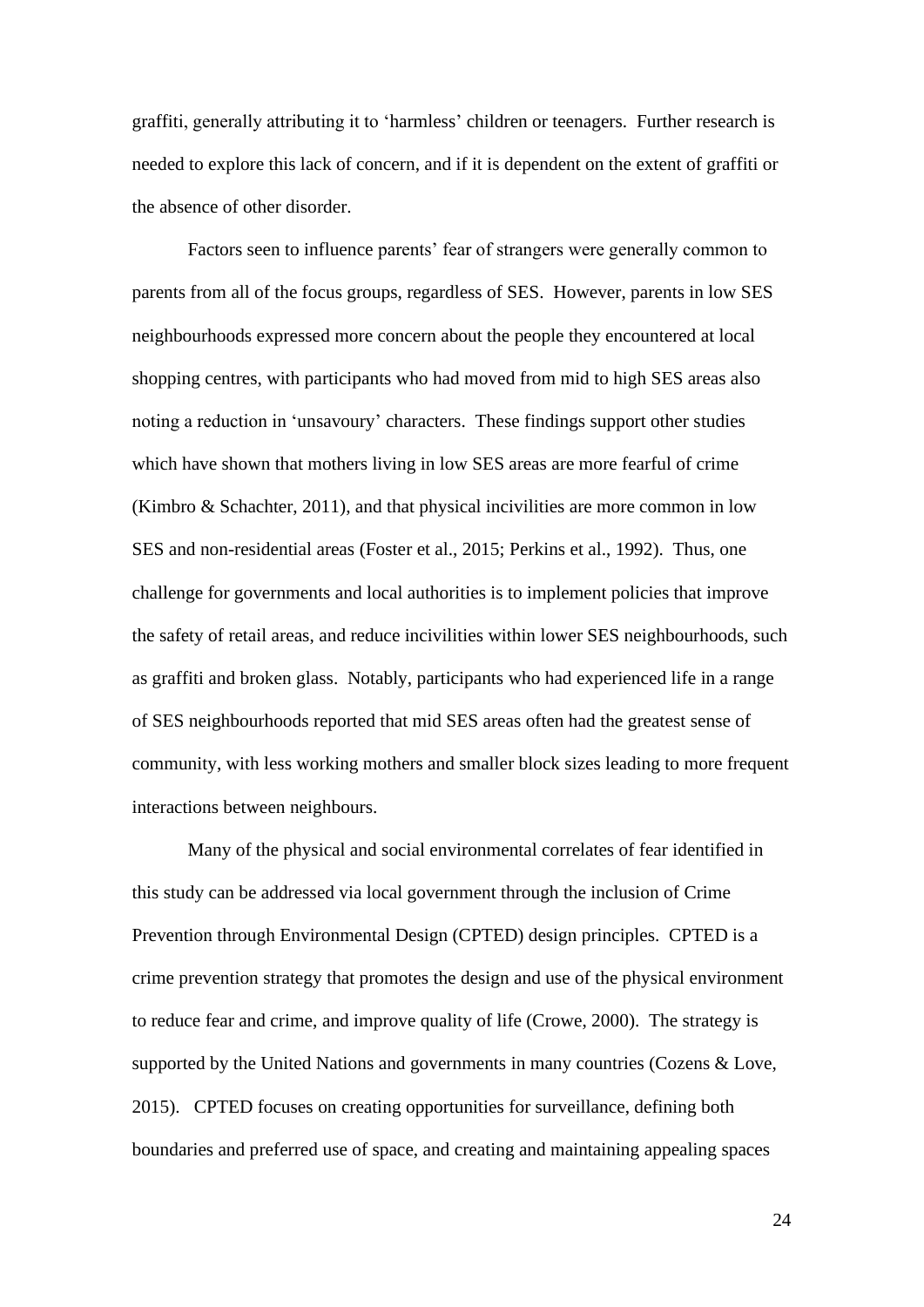[\(Cozens & Love, 2015\)](#page-26-7). Examples of CPTED measures have included reducing escape routes for perpetrators of crime, improved lighting and signage, CCTV, night-time security patrols, and fencing [\(Cozens & Love, 2015\)](#page-26-7). Reviews of CPTED case studies indicate that CPTED interventions generally reduce crime [\(Cozens & Love, 2015\)](#page-26-7). In particular, an Australian review of crime prevention interventions found evidence supporting the effectiveness of CPTED with regard to reducing residential burglary, malicious damage, and stealing from motor vehicles and people [\(Morgan, Boxall,](#page-28-7)  [Lindeman, & Anderson, 2014\)](#page-28-7). Regardless of the strategies adopted, policy makers need to be mindful that changes made to neighbourhoods to enhance safety do not result in unintended consequences for other health and social outcomes. For example, removing laneways or excluding them from new developments could increase walking distances to destinations, thus decreasing physical activity. However, while incorporating CPTED elements could positively impact on parents' fear of stranger danger by reducing crime and fear of crime, the relationship between CPTED design principles and children's safety specifically, requires investigation.

# *4.1. Strengths and Limitations*

A strength of this paper has been using a social-ecological framework to consider a comprehensive list of factors at the social environmental and physical environmental level [\(Veitch et al., 2006\)](#page-30-0). While other studies have investigated neighbourhood influences on safety within the context of larger health outcomes, such as independent activity, few qualitative studies have investigated parents' fear of stranger danger as the main outcome, nor included a cross-section of SES perspectives. Nonetheless, our study has limitations to consider. As participants were made aware of the study topic before the focus groups, they may have been inclined to provide socially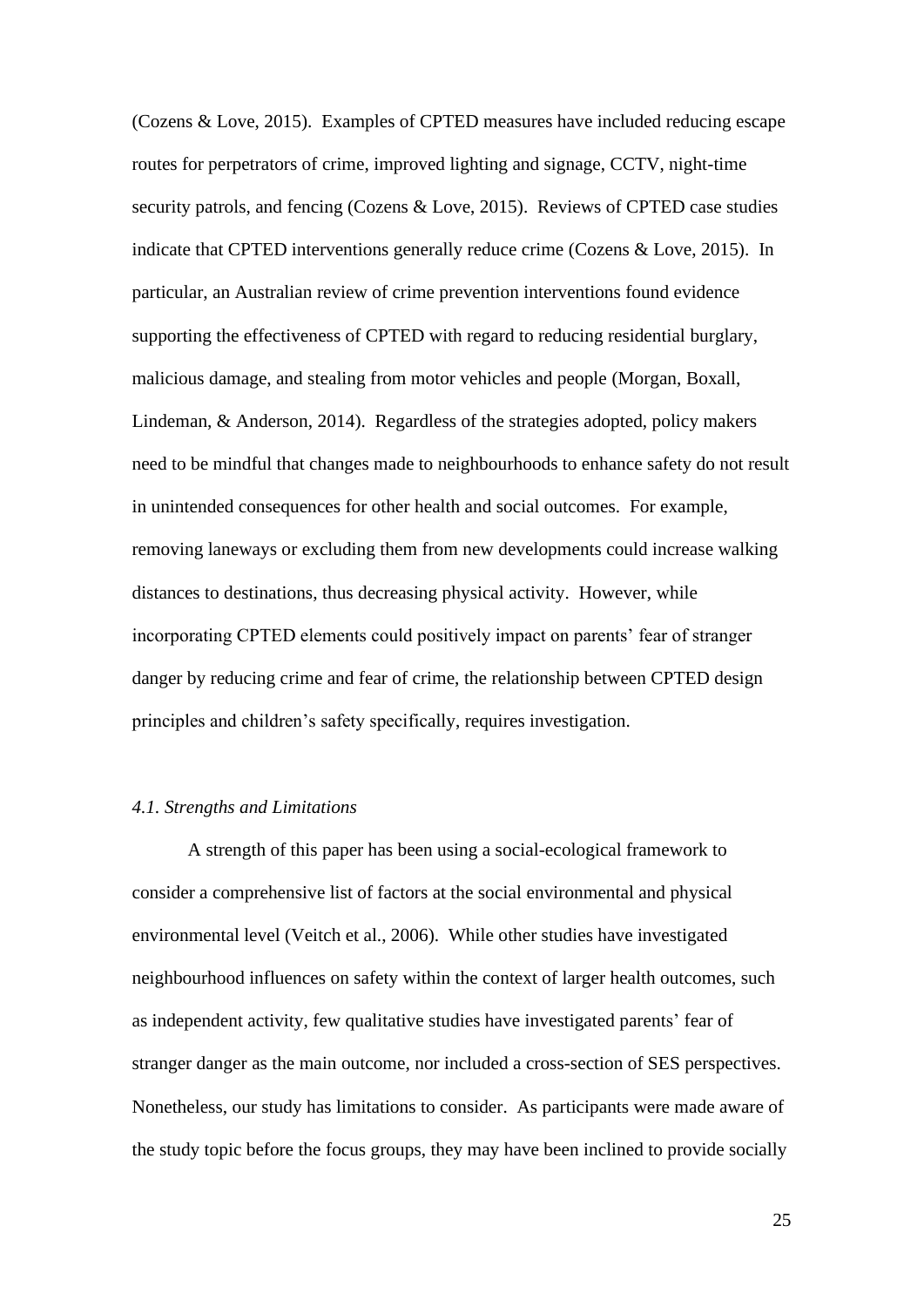desirable responses [\(Veitch et al., 2006\)](#page-30-0). Given our study sample consisted of volunteers, it is also possible that participants were more concerned about safety than the general Perth population. In addition, as all study participants were female and proficient at speaking English, the results cannot be generalised to males, nor people who struggle to speak English. While people of different ethnic backgrounds were included in the study, a limitation of this study is that information about ethnicity and religion were not recorded. Differences in ethnicity and religion may influence how parents perceive, experience and respond to potential hazards in the neighbourhood. Lastly, although two researchers analysed and discussed themes presented in this manuscript, instances of disagreement between researchers were not calculated using a kappa value. Future researchers are advised to consider this.

### **5. Conclusion**

Reducing parents' fear of strangers harming their children is no easy task. Many competing perspectives and experiences are framed around the concept of keeping children safe. For many parents, the fear of strangers is real, and the consideration that people they know could be more likely to hurt their child aggravates rather than alleviates this fear. Strategies to allay parents' fear for their children's safety need to address both perceptions of fear and physical and social environment elements of the neighbourhood. Our findings support the creation of neighbourhoods that enhance natural surveillance and encourage interaction between neighbours. Such findings may assist policy makers in designing public health interventions that alleviate parents' concerns while ensuring children's safety and optimising their development.

#### **References**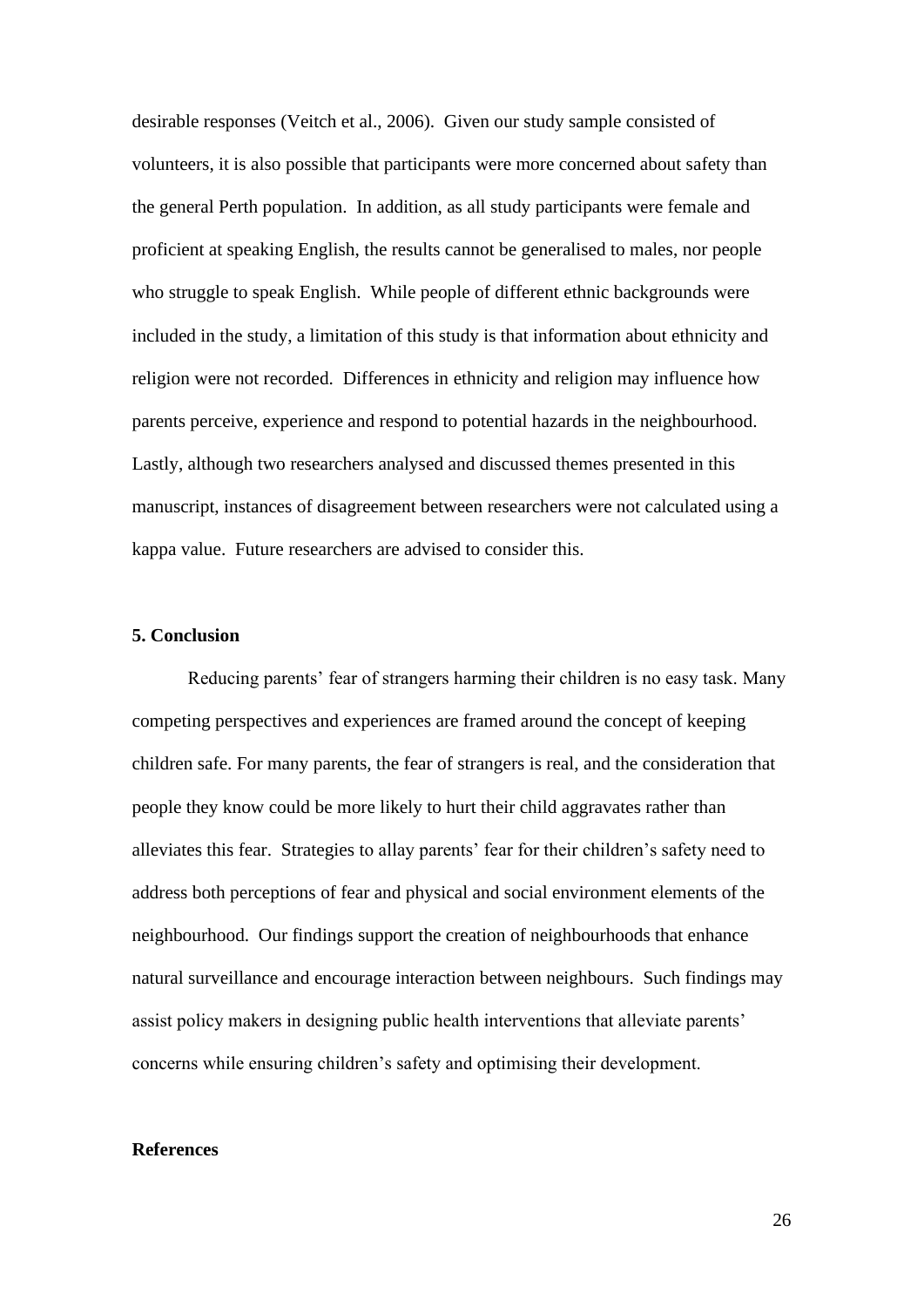- <span id="page-26-2"></span>Blakely, K. S. (1994). Parents' conceptions of social dangers to children in the urban environment. *Children's Environments, 11*(1), 16-25.
- <span id="page-26-1"></span>Carver, A., Timperio, A., & Crawford, D. (2008). Playing it safe: The influence of neighbourhood safety on children's physical activity - A review. *Health & Place, 14*(2), 217-227. doi: 10.1016/j.healthplace.2007.06.004
- <span id="page-26-3"></span>Cote-Lussier, C., Jackson, J., Kestens, Y., Henderson, M., & Barnett, T. A. (2015). A child's view: Social and physical environmental reatures differentially predict parent and child perceived neighborhood safety. *Journal of Urban Health-Bulletin of the New York Academy of Medicine, 92*(1), 10-23. doi: 10.1007/s11524-014-9917-0
- <span id="page-26-4"></span>Covington, J., & Taylor, R. B. (1991). Fear of crime in urban residential neighbourhoods. *Sociological Quarterly, 32*(2), 231-249. doi: 10.1111/j.1533- 8525.1991.tb00355.x
- <span id="page-26-7"></span>Cozens, P., & Love, T. (2015). A review and current status of Crime Prevention through Environmental Design (CPTED). *Journal of Planning Literature, 30*(4), 393- 412. doi: 10.1177/0885412215595440
- <span id="page-26-6"></span>Crowe, T. (2000). *Crime Prevention through Environmental Design: Applications of architectural design and space management concepts.* Boston, MA: Butterworth-Heinemann.
- <span id="page-26-5"></span>Day, K. (1999). Strangers in the night: Women's fear of sexual assault on urban college campuses. *Journal of Architectural & Planning Research, 16*(4), 289-312.
- <span id="page-26-0"></span>Faulkner, G. E. J., Richichi, V., Buliung, R. N., Fusco, C., & Moola, F. (2010). What's quickest and easiest? Parental decision making about school trip mode. *International Journal of Behavioral Nutrition and Physical Activity, 7*.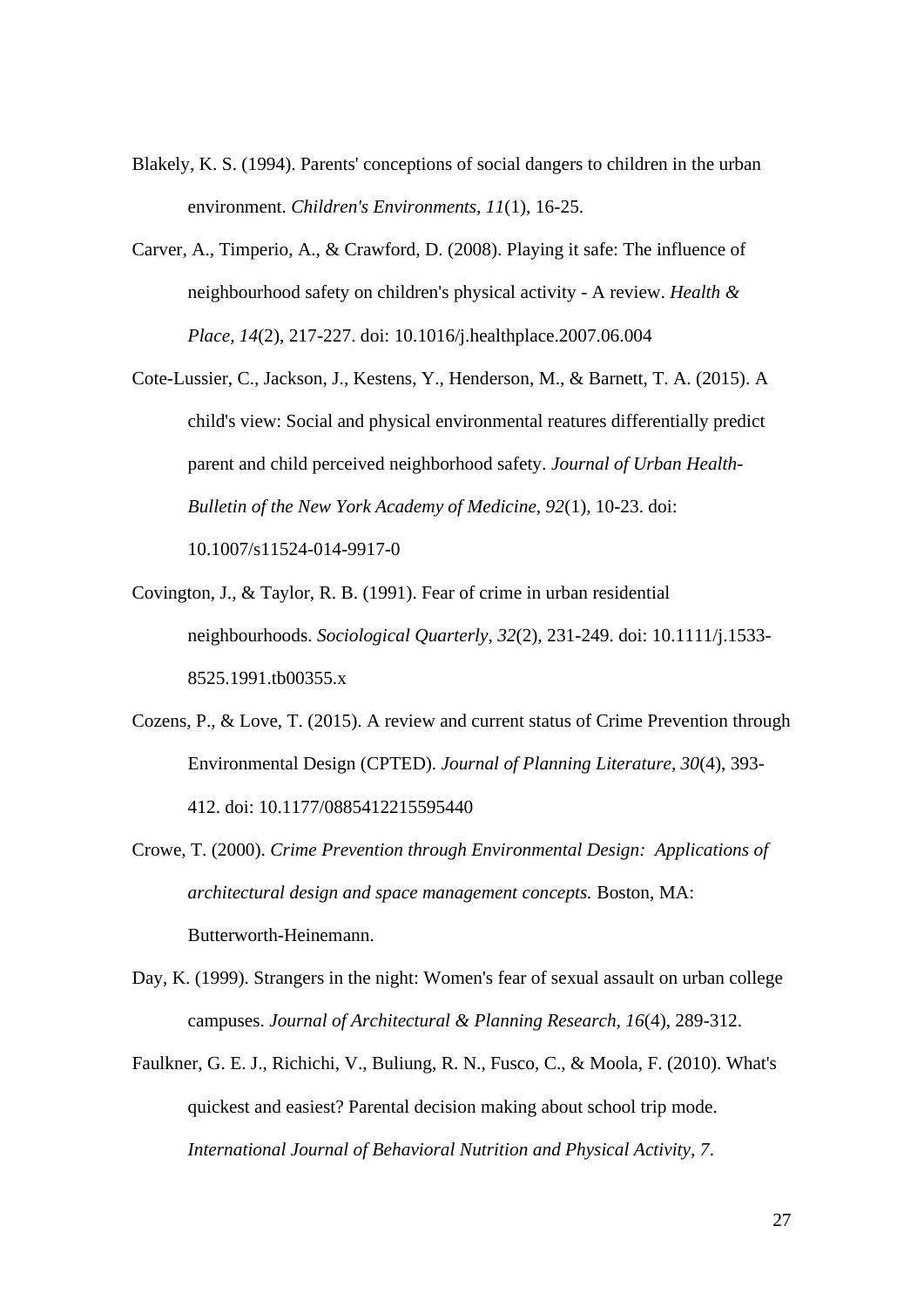<span id="page-27-1"></span>Finkelhor, D., & Ormrod, R. K. (2000). Characteristics of crimes against juveniles. *Juvenile Justice Bulletin. .*

- <span id="page-27-6"></span>Foster, S., Giles-Corti, B., & Knuiman, M. (2010). Neighbourhood design and fear of crime: A social-ecological examination of the correlates of residents' fear in new suburban housing developments. *Health & Place, 16*(6), 1156-1165. doi: <http://dx.doi.org/10.1016/j.healthplace.2010.07.007>
- <span id="page-27-0"></span>Foster, S., Villanueva, K., Wood, L., Christian, H., & Giles-Corti, B. (2014). The impact of parents' fear of strangers and perceptions of informal social control on children's independent mobility. *Health and Place, 26*, 60-68.
- <span id="page-27-3"></span>Foster, S., Wood, L., Christian, H., Knuiman, M., & Giles-Corti, B. (2013). Planning safer suburbs: Do changes in the built environment influence residents' perceptions of crime risk? *Social Science & Medicine, 97*, 87-94. doi: <http://dx.doi.org/10.1016/j.socscimed.2013.08.010>
- <span id="page-27-4"></span>Foster, S., Wood, L., Francis, J., Knuiman, M., Villanueva, K., & Giles-Corti, B. (2015). Suspicious minds: Can features of the local neighbourhood ease parents' fears about stranger danger? *Journal of Environmental Psychology, 42*, 48-56. doi: 10.1016/j.jenvp.2015.02.001
- <span id="page-27-5"></span>Furedi, F. (2005). *Politics of Fear*. New York: Continuum.
- <span id="page-27-2"></span>Fyhri, A., Hjorthol, R., Mackett, R. L., Fotel, T. N., & Kyttä, M. (2011). Children's active travel and independent mobility in four countries: Development, social contributing trends and measures. *Transport Policy, 18*(5), 703-710. doi: <http://dx.doi.org/10.1016/j.tranpol.2011.01.005>
- <span id="page-27-7"></span>Jackson, J., & Stafford, M. (2009). Public health and fear of crime. *The British Journal of Criminology, 49*(6), 832-847. doi: 10.1093/bjc/azp033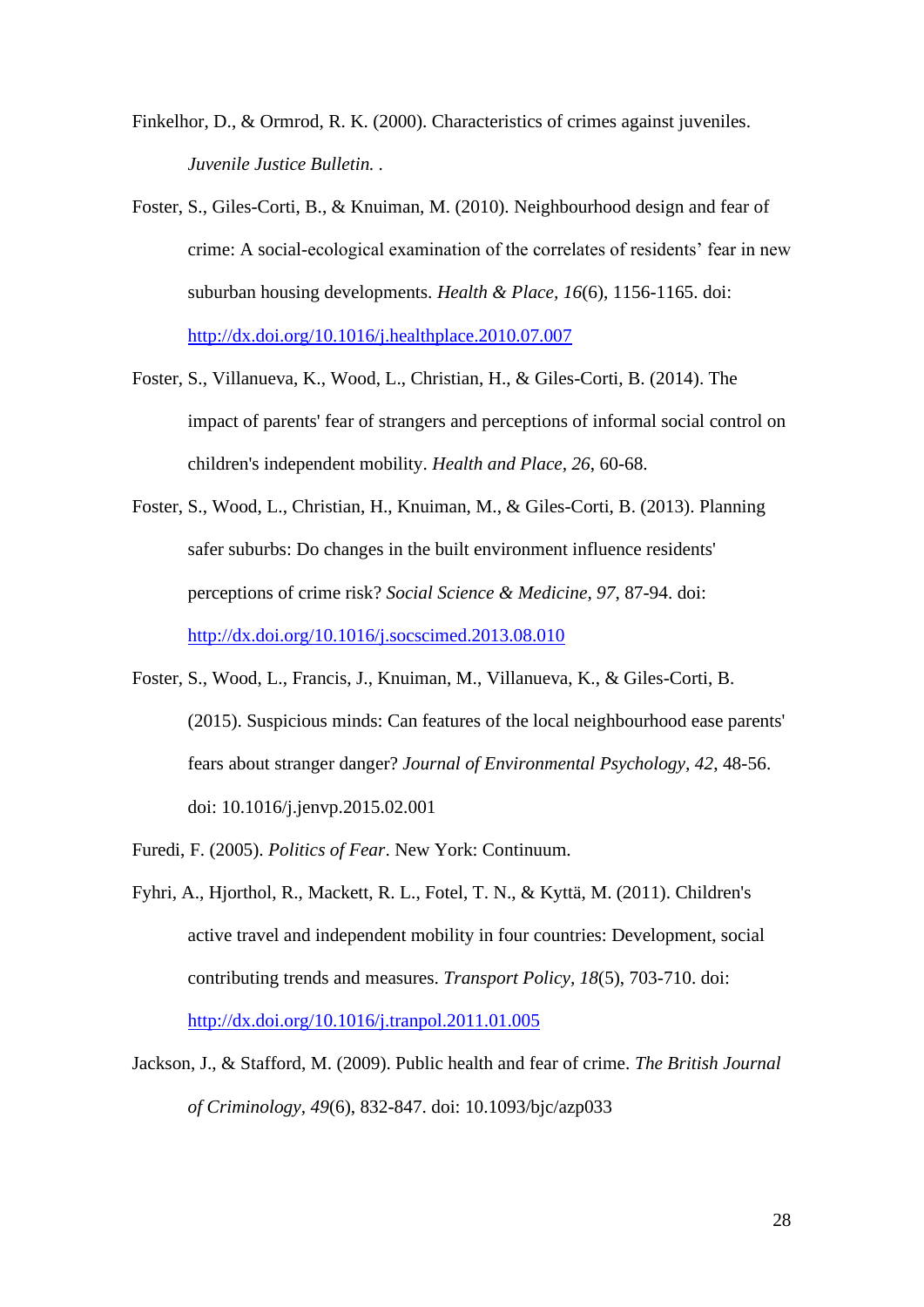<span id="page-28-4"></span>Jago, R., Thompson, J. L., Page, A. S., Brockman, R., Cartwright, K., & Fox, K. R. (2009). Licence to be active: Parental concerns and 10–11-year-old children's ability to be independently physically active. *Journal of Public Health, 31*(4), 472-477. doi: 10.1093/pubmed/fdp053

- <span id="page-28-3"></span>Joshi, M., MacClean, M., & Carter, W. (1999). Children's journey to school: Spatial skills, knowledge and perceptions of the environment. *British Journal of Developmental Psychology, 17*(1), 125-139.
- <span id="page-28-6"></span>Kimbro, R. T., & Schachter, A. (2011). Neighborhood poverty and maternal fears of children's outdoor play. *Family Relations: An Interdisciplinary Journal of Applied Family Studies, 60*(4), 461-475.
- <span id="page-28-2"></span>Kyttä, M. (2004). The extent of children's independent mobility and the number of actualized affordances as criteria for child-friendly environments. *Journal of Environmental Psychology, 24*(2), 179-198. doi:

[http://dx.doi.org/10.1016/S0272-4944\(03\)00073-2](http://dx.doi.org/10.1016/S0272-4944(03)00073-2)

- <span id="page-28-0"></span>Little, H. (2013). Mothers' beliefs about risk and risk-taking in children's outdoor play. *Journal of Adventure Education and Outdoor Learning*.
- <span id="page-28-1"></span>Lorenc, T., Clayton, S., Neary, D., Whitehead, M., Petticrew, M., Thomson, H., ... Renton, A. (2012). Crime, fear of crime, environment, and mental health and wellbeing: Mapping review of theories and causal pathways. *Health & Place, 18*(4), 757-765. doi:<http://dx.doi.org/10.1016/j.healthplace.2012.04.001>
- <span id="page-28-5"></span>McMillan, T. E. (2007). The relative influence of urban form on a child's travel mode to school. *Transportation Research Part A: Policy and Practice, 41*(1), 69-79. doi: <http://dx.doi.org/10.1016/j.tra.2006.05.011>
- <span id="page-28-7"></span>Morgan, A. H., Boxall, K., Lindeman, K., & Anderson, J. (2014). Efective crime prevention interventions for implementation by local government. *AIC Reports*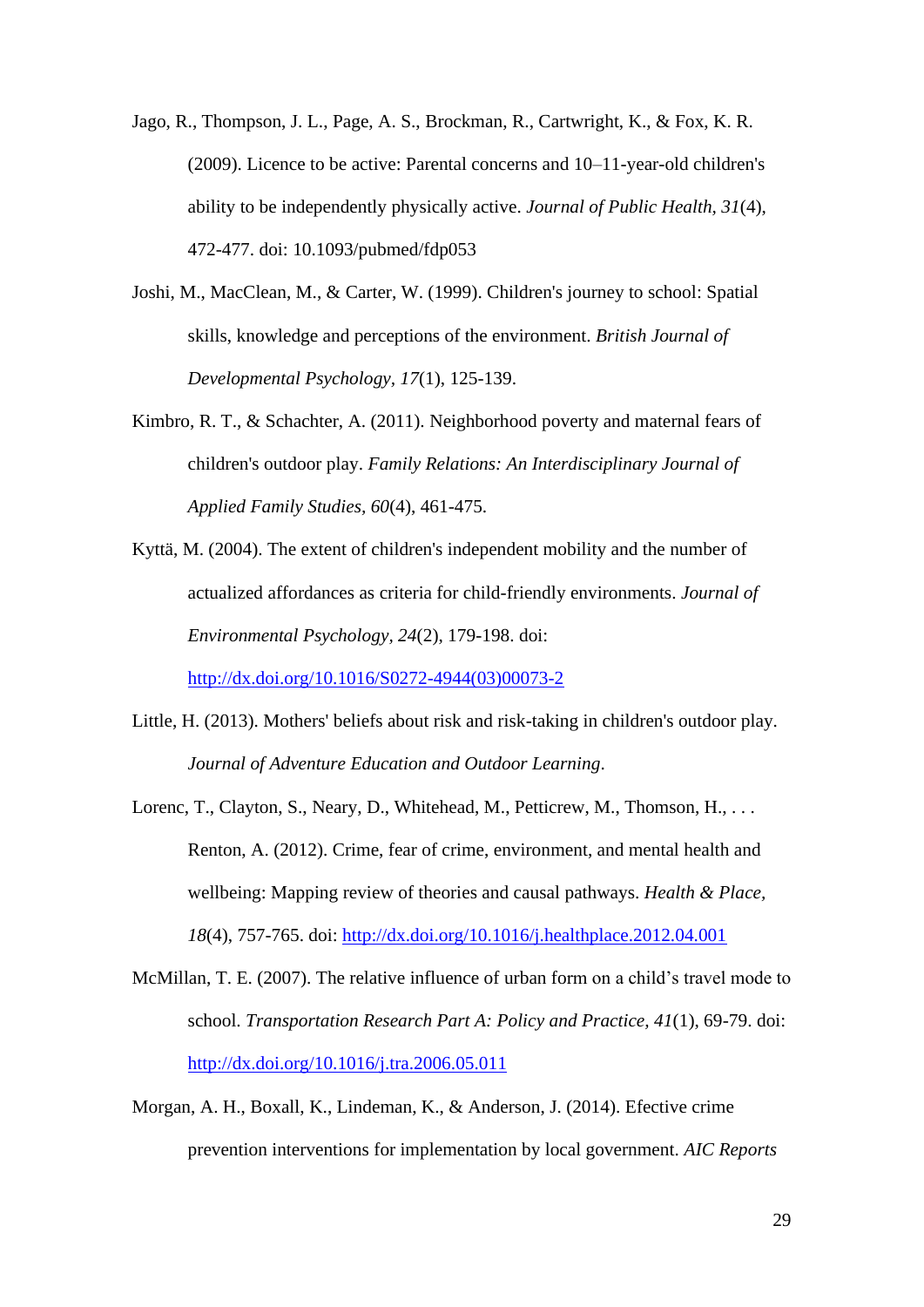*Research and Public Policy Series 120*. Canberra: Australian Institute of Criminology.

- <span id="page-29-0"></span>O'Connor, J., & Brown, A. (2013). A qualitative study of 'fear' as a regulator of children's independent physical activity in the suburbs. *Health & Place, 24*, 157- 164. doi: 10.1016/j.healthplace.2013.09.002
- <span id="page-29-1"></span>Page, A. S., Cooper, A. R., Griew, P., & Jago, R. (2010). Independent mobility, perceptions of the built environment and children's participation in play, active travel and structured exercise and sport: The PEACH Project. *Int J Behav Nutr Phys Act, 7*(17), 1479-5868.
- <span id="page-29-6"></span>Perkins, D. D., Meeks, J. W., & Taylor, R. B. (1992). The physical environment of street blocks and resident perceptions of crime and disorder: implications for theory and measurement. *Journal of Environmental Psychology, 12*(1), 21-34. doi: [http://dx.doi.org/10.1016/S0272-4944\(05\)80294-4](http://dx.doi.org/10.1016/S0272-4944(05)80294-4)
- <span id="page-29-5"></span>Peterson-Sweeney, K. (2005). The use of focus groups in pediatric and adolescent research. *Journal of Pediatric Health Care, 19*(2), 104-110. doi: <http://dx.doi.org/10.1016/j.pedhc.2004.08.006>
- <span id="page-29-2"></span>Prezza, M. S. C. C. F. R. M. V. (2001). The influence of psychosocial and environmental factors on children's independent mobility and relationship to peer frequentation. *Journal of Community & Applied Social Psychology, 11*(6), 435-450. doi: 10.1002/casp.643
- <span id="page-29-3"></span>Punch, K. F. (2000). *Introduction to social research: Quantitative and qualitative approaches.* London: Sage Publications.
- <span id="page-29-4"></span>Sallis, J. E., Cervero, R. B., Ascher, W., Henderson, K. A., Kraft, M. K., & Kerr, J. (2006). An ecological approach to creating active living communities. *Annual*